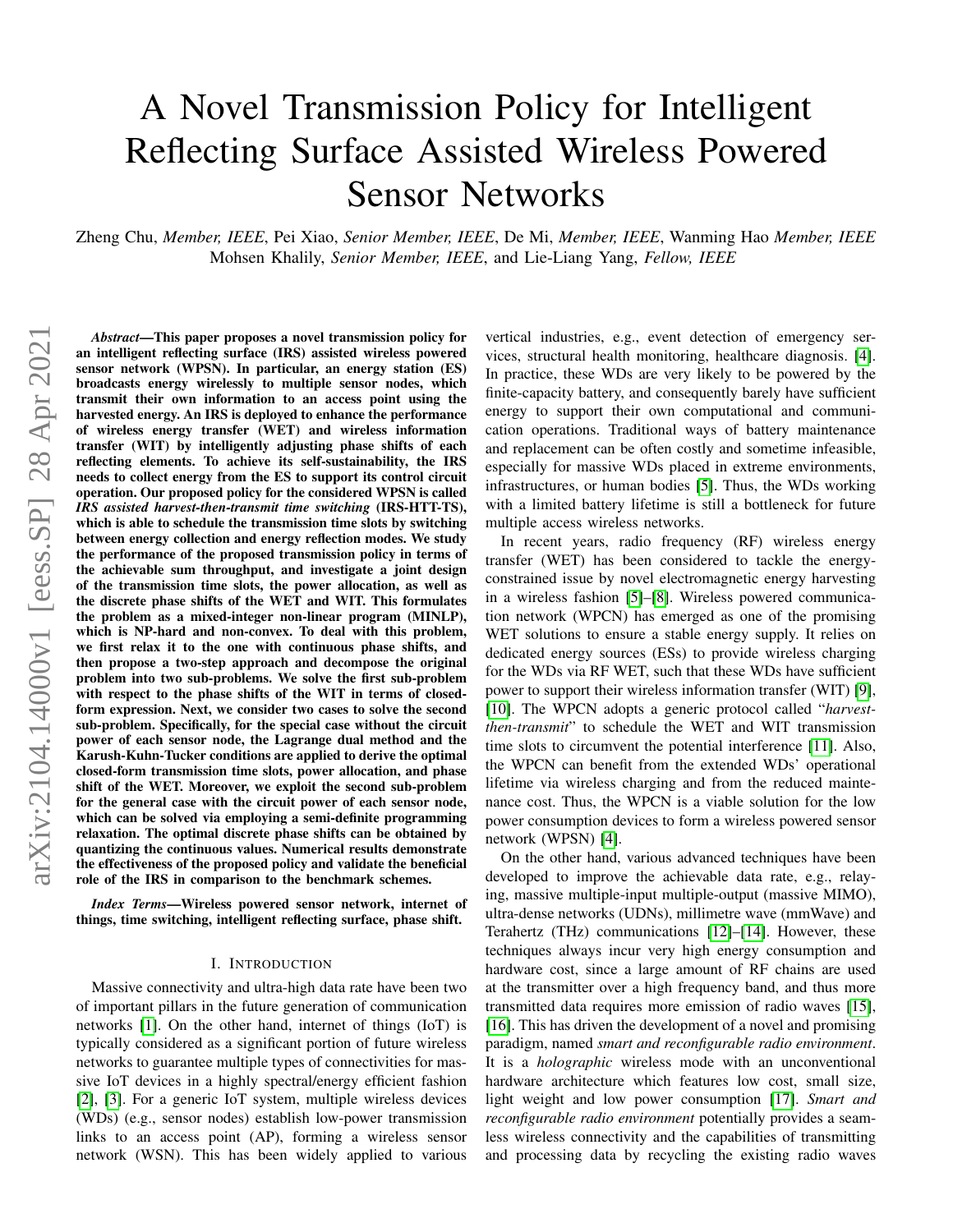rather than generating new ones, which is a transformative way to convert the traditional wireless environment into a programmable intelligent entity [\[15\]](#page-14-11)–[\[17\]](#page-14-13). As a key enabler of *smart and reconfigurable radio environment*, intelligent reflecting surface (IRS) (also known as reconfigurable intelligent surface (RIS)), has been proved to effectively improve the spectral and energy efficiencies of wireless systems [\[18\]](#page-14-14). The IRS consists of a large number of reconfigurable reflecting elements, which are managed by a smart controller. These elements possess small-size, low-cost, and low-energy consumption features, and can help strengthen the signal reception by intelligently adjusting the desired signal phase without a dedicated RF processing, en/de-coding, or re-transmission [\[19\]](#page-14-15).

# *A. State-of-the-Art*

*1) IRS Assisted Wireless Networks:* Recently, variety of research contributions focus on the IRS-enabled wireless networks [\[20\]](#page-14-16)–[\[33\]](#page-15-0). In [\[20\]](#page-14-16), an IRS assisted multiple-input single-output (MISO) downlink system was proposed to jointly optimize the active transmit beamforming of the base station (BS) and passive reflecting beamforming generated by the IRS. The minimization problem of the total transmit power is resolved by an alternating optimization (AO) algorithm to suggest the beneficial role of the IRS in improving power efficiency compared with the traditional schemes. The work in [\[21\]](#page-14-17) considered a similar system and maximized its energy efficiency such that the power allocation and the phase shifts of the IRS are optimally designed by the AO algorithm, gradient descent search, and sequential fractional programming. The integration of IRS with wireless security has been considered in [\[22\]](#page-14-18)–[\[24\]](#page-14-19). The IRS is introduced to reduce the power consumption and enhance the achievable secrecy performance via alternately designing the active secure transmit and passive reflecting beamformers [\[22\]](#page-14-18), [\[23\]](#page-14-20). It was shown in [\[24\]](#page-14-19) that the use of artificial noise (AN) is beneficial to enhance the achievable secrecy rate of an IRS assisted downlink secure system in comparison to its counterparts without IRS or AN. In [\[25\]](#page-15-1), the IRS is deployed to assist a multi-cell MIMO system, where the edge users can benefit from such a system deployment to mitigate the inter-cell interference. In addition, a block coordinate descent (BCD) algorithm is proposed in [\[25\]](#page-15-1) to solve the formulated weighted sum rate (WSR) maximization, which jointly designs the transmit precoding matrices and phase shifts. The Majorization-Minimization (MM) algorithm and the complex circle manifold (CCM) method are adopted to design the locally optimal phase shifts. Moreover, an IRSassisted multigroup multicast system was investigated in [\[26\]](#page-15-2), where a multi-antenna BS broadcasts independent data streams to multiple groups. All single-antenna users in the same group receive the same information, and the inter-group interference is incurred. The second-order cone programming (SOCP) is considered to solve the sum rate maximization of all multicasting groups, and a low complexity algorithm is designed to derive the closed-form solutions of the transmit beamforming and phase shifts. Moreover, the IRS is deployed for not only information reflection to assist the direct link, but also the energy reflection to improve the self-sustainability of wireless networks. The IRS assisted simultaneous wireless information and power transfer (SWIPT) has been investigated in [\[27\]](#page-15-3), [\[28\]](#page-15-4). In [\[27\]](#page-15-3), by solving the maximization of the weighted harvested energy of energy harvesting users (ERs) subjecting to the individual signal-to-interference-plus-noise ratio (SINR) constraint for information decoding users (IRs), the WET efficiency is enhanced and the rate-energy trade-off is characterized for the IRS enabled SWIPT system. Furthermore, multiple IRSs are deployed to support the information/energy transfer from an access point (AP) to IRs as well as ERs [\[28\]](#page-15-4). The minimization problem of the total transmit power is iteratively solved by an efficient penalty-based method, which demonstrates the effect of IRSs on the energy efficiency enhancement. In [\[29\]](#page-15-5), the maximization problem of the WSR of the IRs was studied for an IRS assisted MIMO SWIPT system, guaranteeing the energy harvesting requirement of the ERs. The IRS is integrated in the mmWave and THz communications over orthogonal frequency division multiple access (OFDMA) in [\[30\]](#page-15-6), where the WSR is maximized for the design of the hybrid analog/digital beamforming at the BS and passive beamforming at the IRS. In addition, a more practical case was exploited with imperfect channel state information (CSI), and a robust beamforming and reflecting phase shift matrix are designed to solve the formulated WSR maximization problem. An exact coverage analysis of IRS has been investigated with generic Nakagami-m fading channels [\[31\]](#page-15-7), where a moment generation functions (MGF) based framework was developed to characterize the coverage probability. Joint design for the communication and computing is a promising paradigm [\[32\]](#page-15-8), which fits within the IRS assisted wireless networks to improve offloading efficiency. In [\[33\]](#page-15-0), RIS, as an option of new physical layer techniques beyond fifthgeneration (5G) network, has been overviewed, where three challenges on the controllable wireless environment, better asymptotic array gains, as well as the path loss of the cascaded channel has been unveiled. In addition, two critical questions on use cases and channel estimation with real-time feedback have been unlocked to safeguard the success of RIS.

*2) Wireless Powered Communication Network:* On the other hand, there has been various research endeavours that investigated WPCN [\[11\]](#page-14-8), [\[34\]](#page-15-9)–[\[38\]](#page-15-10). In [\[11\]](#page-14-8), the concept of WPCN was proposed, where the dedicated energy supply radiates wireless energy to the energy-constrained users that utilize harvested energy to support information transmissions. Recently, a novel non-linear energy harvesting model was characterized [\[34\]](#page-15-9), where the relation between the direct current (DC) and the received RF signal power was exploited based on its convex property. In [\[35\]](#page-15-11), a MIMO WET system was investigated to enlarge the output DC power by jointly optimizing the multi-sine waveform and beamforming. It was shown that the proposed scheme offers a higher output DC power than the only beamforming design. In [\[36\]](#page-15-12), the impact of the WPCN was studied in the static and mobile coexisting networks, where the total received power and the throughput achieved by the energy harvesting node were characterized. Ambient RF energy harvesting was considered as an enabler of wireless powered IoT networks [\[37\]](#page-15-13), which exploited the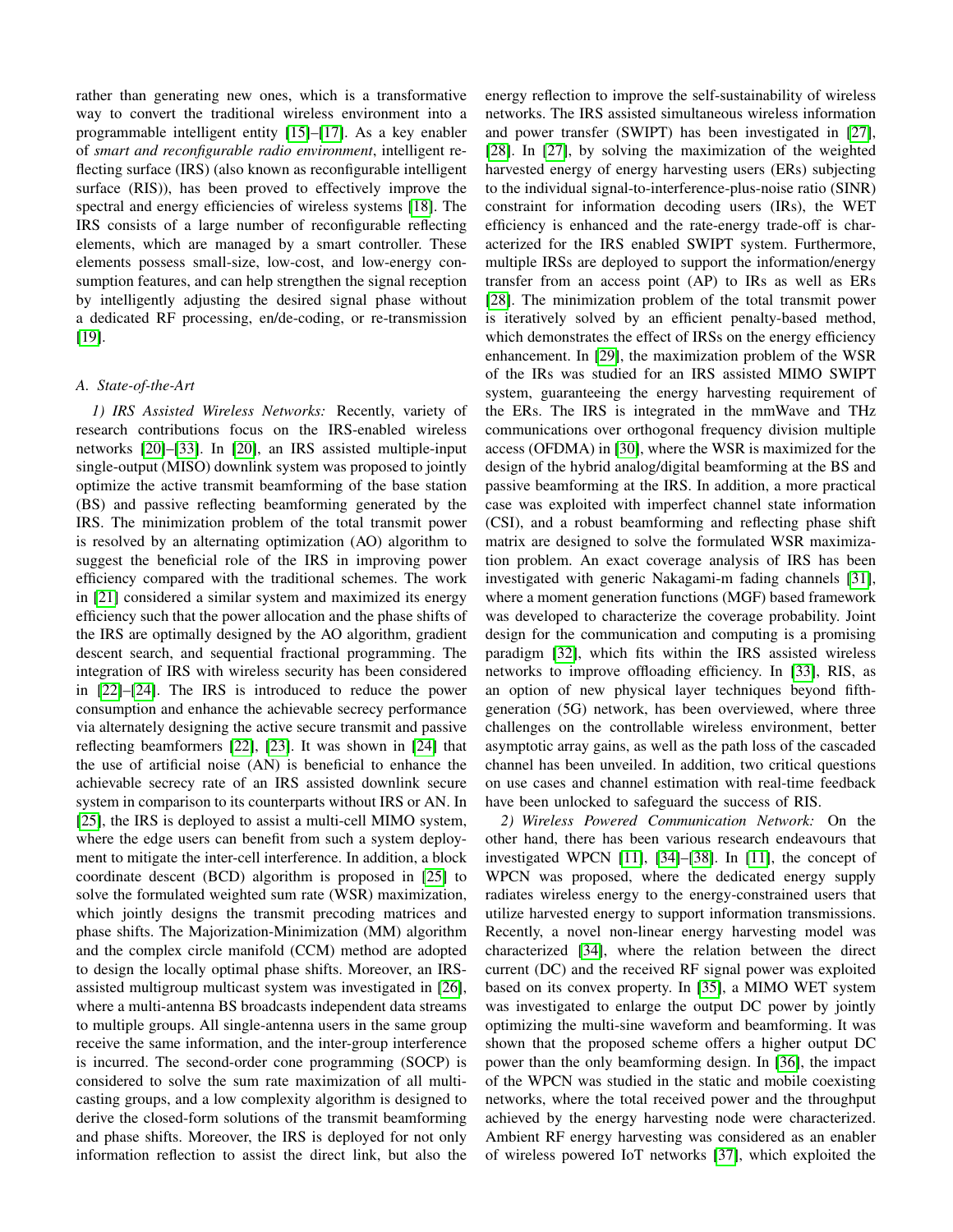packet transmission in grant-free opportunistic uplink WIT charged by the downlink WET. Very recently, new challenges and opportunities for the WET were introduced for future wireless networks to take full advantage of the RF radiations and spectrum in providing cost-effective and real-time power supplies to wireless devices and enable wireless powered applications [\[38\]](#page-15-10). The benefits of IRS to WET arise from the fact that IRS can help increase the RF power level at the input of the rectenna. Thus, the synergy between IRS and WPCN forges a promising solution to improve the energy/information reflection efficiency. Particularly, an IRS was considered in [\[39\]](#page-15-14) to improve wireless data aggregation in an over-theair computation (AirComp) system, where the minimization problem of the mean-squared-error (MSE) is formulated to jointly design energy and aggregation beamformers at the AP, downlink/uplink phase-shifts at the IRS, and transmit power at the IoT devices, quantifying the AirComp distortion.

Although the existing works made variety of research contributions in the IRS aided wireless networks, and the IRS aided SWIPT systems, there still exists a major research gap on investigation of the IRS's benefits in a WPSN. Specifically, utilizing IRS to enhance energy harvesting and data transmission capabilities of the WPSN due to its selfsustainability, has not yet been investigated in the existing works. Furthermore, the IRS can be considered to properly coordinate the energy/information RF signals to offer an coverage enhancement for downlink wireless charging and uplink throughput improvement for the WPSN. Moreover, in the existing works, it is assumed that the IRS does not require any energy for its own circuit operation. However, the IRS controller typically coordinates the channel estimation mode and the data reflection mode [\[20\]](#page-14-16), necessitating the sufficient energy for circuit operation. To the best of the authors' knowledge, there is few of work having exploited the transmission policy for the IRS aided WPSN, which motivates this paper.

In this paper, a novel transmission policy of a IRS assisted WPSN is proposed, where the IRS helps multiple sensor nodes to enhance their energy harvesting efficiencies and data transmission capabilities, and simultaneously maintain its own circuit operation. *The main contributions of this paper are highlighted as follows.*

- 1) We exploit an IRS assisted WPSN system, to be specific, an ES provides WET to multiple sensor nodes, which in turn utilize the collected energy to support their WIT via the time division multiple access (TDMA). Also, the IRS is deployed to improve energy reception at the sensor nodes and information reception at the AP, apart from maintaining its own circuit energy consumption. An *IRS assisted harvest-then-transmit time switching* (IRS-HTT-TS) transmission policy is proposed to efficiently schedule the transmission time slots of the WET and WIT phases.
- 2) To evaluate the performance of the IRS assisted WPSN, we aim to maximize the sum throughput subject to the power constraints of individual sensor node and the IRS, the transmission time constraints, the constraint of the discrete phase shifts. Due to quantized phase

shifts, the formulated problem is a mixed-integer nonlinear program (MINLP), which is an NP-hard problem. We first relax it into its counterpart with continuous phase shifts which is still a non-convex problem due to multiple coupled variables.

3) To deal with the non-convex issue, we propose a twostep approach to decompose the relaxed problem into two sub-problems, which can be solved separately. First, we independently solve the first sub-problem to derive the optimal close-form phase shifts of the WIT. Then, we consider two cases to solve the second sub-problem: a special case and a general case. For the special case without circuit power of each sensor node, we exploit the Lagrange dual method and Karaush-Kuhn-Tucker (KKT) conditions to derive the optimal closed-form transmission time slots, power allocation, and phase shift of the WET. Moreover, we resolve the second subproblem for the general case with the circuit power of each sensor node, which can be solved by taking into consideration a semi-definite programming (SDP) relaxation. Consequently, the optimal discrete phase shifts can be obtained by quantizing the continuous counterparts.

The rest of this paper is organized as follows. The system model and the proposed *IRS-HTT-TS* transmission policy are described in Section [II.](#page-2-0) Section [III](#page-5-0) investigates the sum throughput maximization for the IRS assisted WPSN. Section [IV](#page-8-0) provides numerical results to evaluate the proposed algorithm. Finally, we conclude this paper in Section [V.](#page-12-0)

## *B. Notations*

We use the upper case boldface letters for matrices and lower case boldface letters for vectors. conj $(\cdot)$ ,  $(\cdot)^T$  and  $(\cdot)^H$ denote the conjugate, the transpose and conjugate transpose operations, respectively. Tr( $\cdot$ ) stands for trace of a matrix.  $A \succeq$ 0 indicates that **A** is a positive semidefinite matrix.  $\lVert \cdot \rVert$  and  $\lVert \cdot \rVert$ denote the absolute value and the Euclidean norm of a vector.  $\exp(\cdot)$  and  $\arg(\cdot)$  indicate the exponential function and the phase operation, respectively.  $W(\cdot)$  denotes the Lambert W function.  $\Re\{\cdot\}$  represents the real part of a complex number. diag $\{\cdot\}$  denotes a diagonal matrix.  $x \in \mathcal{CN}(0, 1)$  denotes that  $x$  follows the complex Gaussian distribution with zero-mean and unit variance.

#### II. SYSTEM MODEL

<span id="page-2-0"></span>In this section, we consider an IRS assisted WPSN as shown in Fig. [1,](#page-3-0) which is composed of a single-antenna ES, a single-antenna AP, K IoT sensor nodes as well as an IRS with  $N_R$  passive reflecting elements. Specifically, the ES, connected with a stable microgrid for energy supply, provides wireless charging service to the sensor nodes, that can utilize the harvested energy to transmit their own message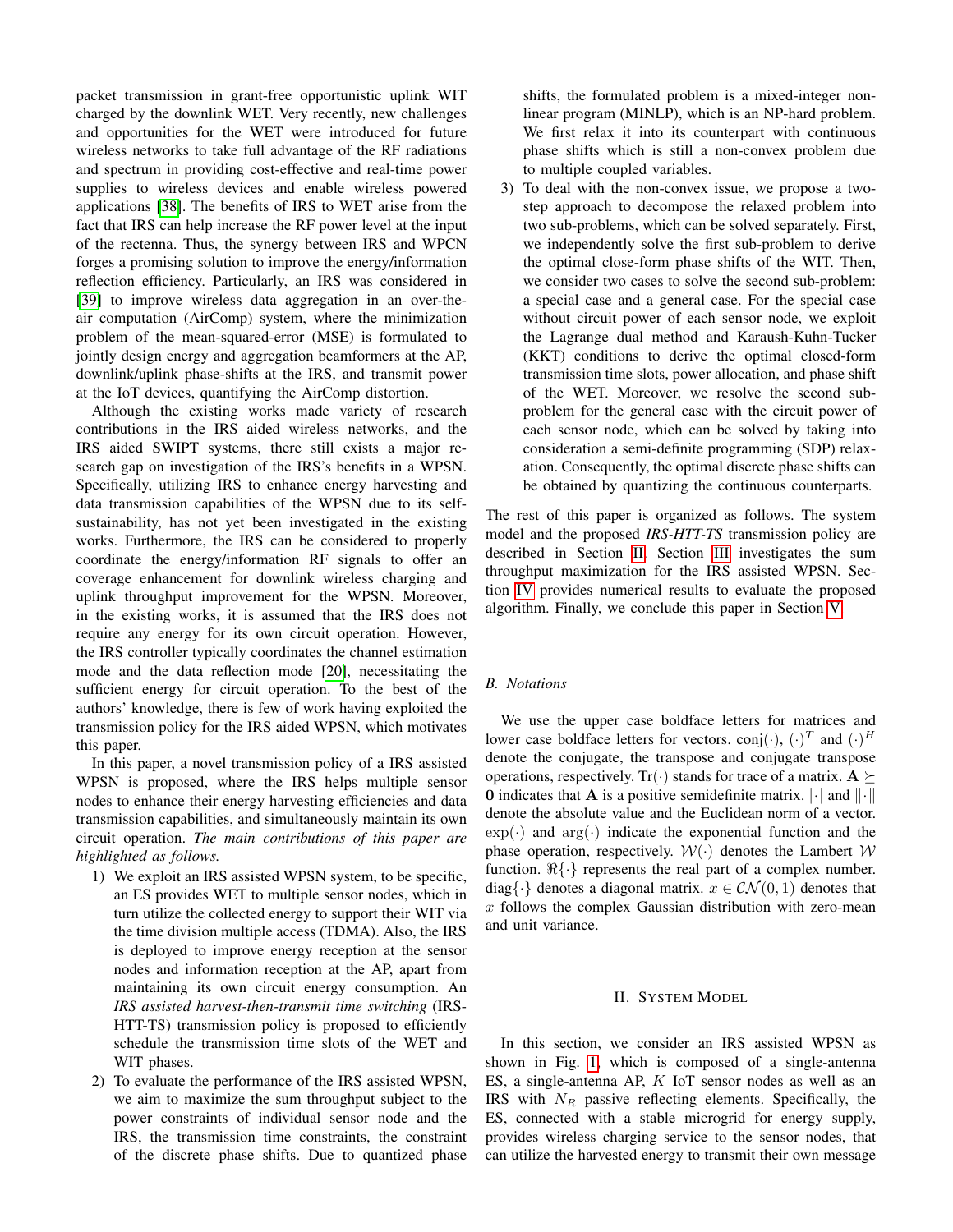<span id="page-3-0"></span>

Fig. 1: An IRS assisted WPSN.

<span id="page-3-3"></span>

Fig. 2: IRS-HTT-TS transmission policy.

to the  $AP<sup>1</sup>$  $AP<sup>1</sup>$  $AP<sup>1</sup>$  Coordinated by an IRS controller, the IRS supports passive energy/information beamforming to improve the energy/information transmission efficiency. The IRS requires a portion of energy consumption to support its own circuit operation. To schedule the transmission time slots, a whole operation time block is set to  $T$ , which can be split into two time periods, WET phase and WIT phase. During the WET phase, the IRS collects a portion of energy to support its own circuit operation and reflects the rest to improve energy reception of the sensor nodes. During the WIT phase, all sensor nodes utilize the harvested energy to deliver their own information to the AP with the IRS's help and in TDMA mode.<sup>[2](#page-3-2)</sup> We denote  $\tau_0$  as the time duration for the WET phase, and  $\tau_k$ ,  $\forall k \in [1, K]$  as the time duration for the k-th sensor nodes during the WIT phase, all of which satisfies  $\sum_{k=0}^{K} \tau_k =$ T. To schedule the transmission time slots of WET phase, we adopt a time switching mode, where the first sub-slot is considered for the energy harvesting mode to support the circuit energy consumption of the IRS, and the second sub-slot is for the energy reflection mode to improve energy harvesting at the sensor nodes. This proposed novel transmission policy,

<span id="page-3-1"></span><sup>1</sup>Although the work in [\[40\]](#page-15-15) considered a similar system model, it integrated the information receiving station (i.e., AP) and the ES into one hybrid AP (HAP), which results in a lower hardware complexity but induces the doubly near-far issue [\[41\]](#page-15-16). In [\[40\]](#page-15-15), the authors employed the *well-known* methods, such as one-dimensional line search and SDP relaxation, to numerically design the second sub-slot of the WET phase as well as jointly optimize the transmission time scheduling of the WIT phase and the phase shifts of the WET phase, respectively. In our work, a different modelling and a novel scheme are proposed, and in the following sections, we will highlight the advantages of our work by showing how it can effectively reduce the computational complexity.

<span id="page-3-2"></span><sup>2</sup>By setting the corresponding biasing voltages of the IRS varactors or PIN diodes or changing the value of resistors in each element, we can achieve the controllable reflection coefficients, i.e., phase shift and refection amplitude, in every time slot of TDMA [\[18\]](#page-14-14).

named, IRS-HTT-TS is illustrated in Fig. [2.](#page-3-3) In what follows, we focus on developing the suitable optimization strategies for the proposed transmission policy, and we are interested in the upper bounds of the sum throughput performance of different strategies for the considered system model. Therefore, perfect channel state information (CSI) is assumed in this work. Note that several channel estimation techniques have been investigated for the WPSN in the literature for obtaining the CSI of the direct link between ES and devices as well as that between devices and AP [\[41\]](#page-15-16), [\[42\]](#page-15-17). One can also consider the passive pilots used for the channel estimation of the cascaded CSI. In particular, the reflecting elements of the IRS passively reflect the pilot sequences transmitted from the IoT devices to the AP/ES to the IoT devices such that the CSI associated with the IRS can be obtained [\[43\]](#page-15-18). On the other hand, the imperfect CSI cases have been investigated in [\[44\]](#page-15-19)–[\[46\]](#page-15-20), showing that the uncertainty of CSI or channel estimation errors can degrade system throughput. These imperfections can be tackled by using robust resource allocations for active transmit and passive reflecting beamformers [\[44\]](#page-15-19)–[\[46\]](#page-15-20). To be specific, these robust schemes take into account the imperfect cascaded BS-IRS-user channels, which typically follow bounded and statistical CSI uncertainty, and the worst-case as well as outage probability robust beamforming designs are characterized. In addition, the channel coefficients between the ES and the  $k$ -th IoT device, the ES and the IRS, the IRS and the  $k$ -th IoT device, the  $k$ th IoT device and the AP, the  $k$ -th IoT device and the IRS, as well as the IRS and the AP are denoted by  $g_{d,k} \in \mathbb{C}^{1 \times 1}$ ,  $\mathbf{g}_0 \in \mathbb{C}^{1 \times N_R}, \ \mathbf{g}_{r,k} \in \mathbb{C}^{N_R \times 1}, \ h_{d,k} \in \mathbb{C}^{1 \times 1}, \ \mathbf{h}_k \in \mathbb{C}^{1 \times N_R},$ and  $\mathbf{h}_r \in \mathbb{C}^{N_R \times 1}$ , respectively. We assume that all channels are quasi-static flat fading, and stay constant during one time block but may vary from one to another. Also, the perfect CSI for all transmission links are available to evaluate the upper bound for the system throughput.

#### *A. Phase Shift Description*

For the IRS, we denote  $\Theta_k$  = diag  $[\beta_{k,1} \exp(j\alpha_{k,1}), ..., \beta_{k,N} \exp(j\alpha_{k,N_R})], \forall k \in$  $[0, K], n \in [1, N_R]$  as the diagonal phase shift matrix for different time durations, where  $\alpha_{k,n} \in [0, 2\pi)$  and  $\beta_{k,n} \in [0,1]$  are the phase shift and reflection coefficient of the associated IRS reflecting elements, respectively. The phase shift of each reflecting element satisfies  $|\exp(j\alpha_{k,n})|=1$ . When  $k = 0$ ,  $\Theta_0$  is also known as the energy reflection phase shift matrix, whereas  $\Theta_k$  is called the information reflection phase matrix when  $k \in [1, K]$ . Since the IRS is deployed to participate in the WET and WIT, aiming to maximize the energy and information reflection, the reflecting amplitude of each elements on the IRS should be set to a value of  $\beta_{k,n} = 1, k \in [0, K], n \in [1, N_R]$  to achieve the maximum reflection gain. In practice, the phase shift of each element is designed to be finite number of discrete values, which can uniformly quantize the set of interval  $[0, 2\pi)$  [\[47\]](#page-15-21), i.e.,

<span id="page-3-4"></span>
$$
\mathcal{S}_{\Theta} = \left\{ \theta_{k,n} = \exp(j\alpha_{k,n}), \alpha_{k,n} \in \left\{ 0, \frac{2\pi}{L}, ..., \frac{2\pi(L-1)}{L} \right\} \right\},
$$
  

$$
\forall k \in [0, K], \ \forall n \in [1, N_R],
$$
 (1)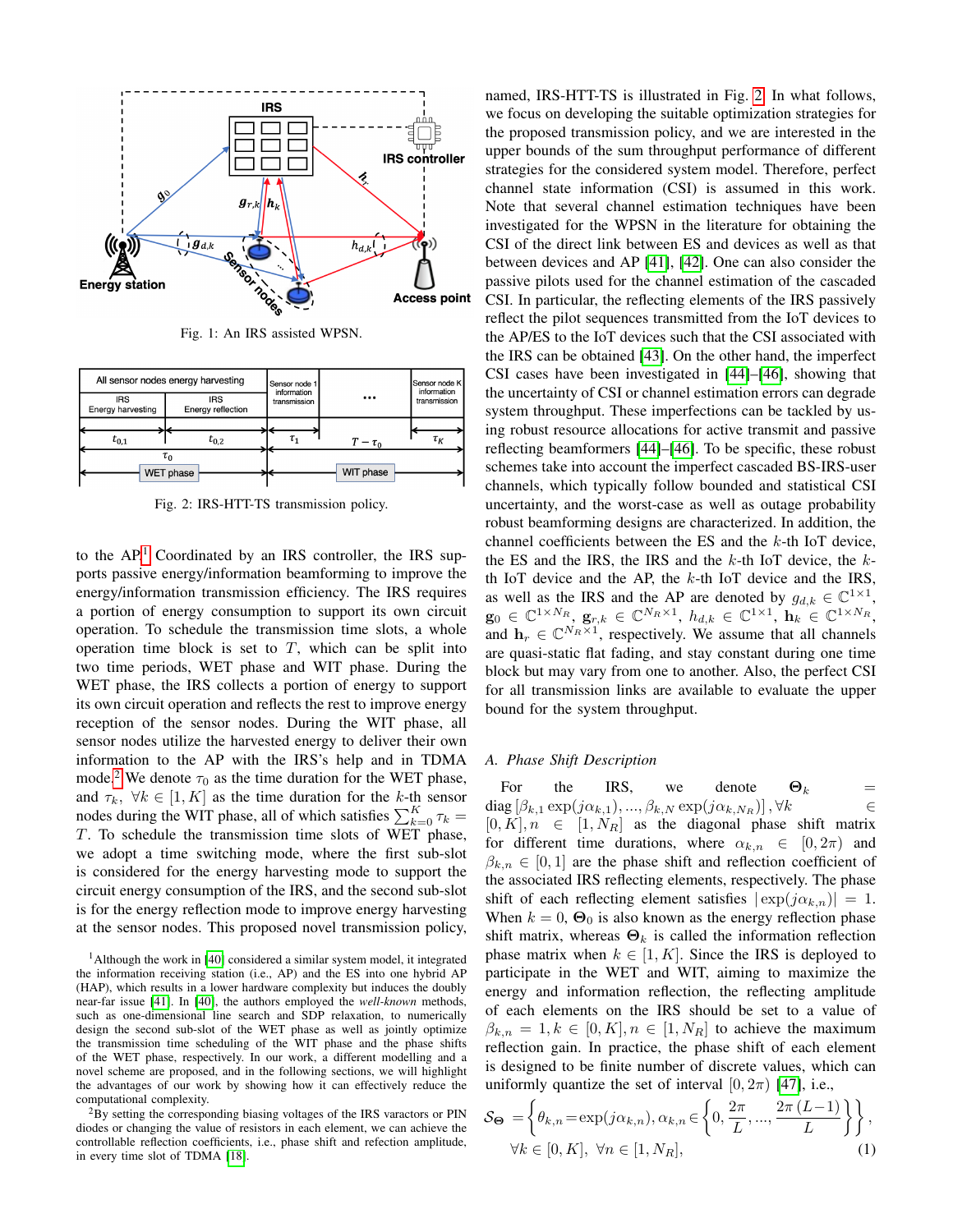where  $S_{\Theta}$  denotes the set of finite phase shifts,  $L = 2^B$  is the total number of phase shift levels, and  $B$  denotes the number of bits used to indicate the number of phase resolutions.

#### *B. Signal Processing of IRS-HTT-TS*

Here, we describe the IRS-HTT-TS transmission policy from the signal processing perspective.

*1) Wireless Energy Transfer of IRS-HTT-TS Transmission Policy:* As shown in the left part of Fig. [2,](#page-3-3) the whole WET time slot is denoted by  $\tau_0$ , which can be split into two subslots,  $t_{0,1}$  and  $t_{0,2}$ , and  $\sum_{i=1}^{2} t_{0,i} \leq \tau_0$ . The sensor nodes collect wireless energy from the ES over the whole WET time slot. Also, the IRS harvests energy from the ES during the first sub-slot  $t_{0,1}$  for its own circuit operation, and then it reflects energy from the ES to the sensor nodes during the second subslot  $t_{0,2}$  to strengthen the energy reception at the sensor nodes. Thus, the received signals at the IRS during  $t_{0,1}$ , as well as at the k-th sensor node during  $t_{0,1}$  and  $t_{0,2}$ , respectively, are given by

$$
\mathbf{y}_{r}^{\text{TS}} = \sqrt{P_{0}} \mathbf{g}_{0}^{H} x_{0} + \mathbf{n}_{\text{IRS}},
$$
\n
$$
y_{k,i}^{\text{TS}} = \begin{cases} \sqrt{P_{0}} g_{d,k} x_{0} + n_{k}, & \text{During } t_{0,1}, \\ \sqrt{P_{0}} \left( \mathbf{g}_{0} \mathbf{\Theta}_{0} \mathbf{g}_{r,k} + g_{d,k} \right) x_{0} + n_{k}, & \text{During } t_{0,2}, \end{cases}, \forall k \in [1, K],
$$

where  $x_0$  denotes the energy signal with unit power, i.e.,  $x_0 \in \mathcal{CN}(0, 1)$ , at the ES;  $P_0$  denotes the transmit power at the ES;  $n_k$  and  $n_{\text{IRS}}$  are the additive whit Gaussian noises at the  $k$ -th sensor node and the IRS, respectively.<sup>[3](#page-4-0)</sup> Accordingly, the energy collected by the IRS during  $t_{0,1}$  and by the k-th sensor node during  $t_{0,1}$  and  $t_{0,2}$ , respectively, can be represented by  $E_{\text{TS,IRS}} = t_{0,1} \eta P_0 ||\mathbf{g}_0||^2$ , and  $E_{\text{TS},k} = t_{0,1} \eta P_0 ||g_{d,k}||^2 +$  $t_{0,2}\eta P_0 |\mathbf{g}_0 \mathbf{\Theta}_0 \mathbf{g}_{r,k} + g_{d,k}|^2$ ,  $\forall k \in [1, K]$ , where  $\eta$  denotes the energy harvesting efficiency.

*2) Wireless Information Transfer of IRS-HTT-TS:* During the WIT phase, all sensor nodes use the harvested energy to transmit their own message to the AP under the TDMA protocol, with the assistance of the IRS. Let  $P_k$ ,  $P_{c,k}$  and  $P_{c,IRS}$ denote the transmit power, the circuit power consumption at the  $k$ -th sensor node, and the circuit power consumption at the IRS, respectively. In this paper, we consider the energy harvesting at the IRS to support its own circuit operation and at the IoT sensors to support their individual information transmission as well as circuit operation. For these purpose, two different relations are considered between the harvested energy and the required energy. To be specific, for the IRS, it follows the fact that the total energy consumption to support the IRS circuit operation during the second sub-slot of the WET phase and the whole WIT phase cannot exceed the harvested energy during the first sub-slot of the WET phase. For the IoT sensors, the harvested energy is consumed by each IoT sensor not only for supporting its information transmission, but also for supporting its circuit operation. Thus, the energy constraint on the  $k$ -th sensor is

$$
\tau_k (P_k + P_{c,k}) \le E_{\text{TS},k}, \ \forall k \in [1, K]. \tag{2}
$$

<span id="page-4-0"></span><sup>3</sup>Note that the noise power of the WET phase is typically ignored due to its negligible impact on energy harvesting. It is assumed based on the fact that the transmit power at the ES  $P_0$  is sufficiently large [\[11\]](#page-14-8).

To achieve self-sustainability, it should be guaranteed that the total energy consumption of the IRS's circuit operation does not exceed its harvested energy. Hence, the corresponding constraint can be written as

<span id="page-4-2"></span>
$$
N_R P_{c,\text{IRS}}\left(t_{0,2} + \sum_{k=1}^{K} \tau_k\right) \le E_{\text{TS,IRS}}.\tag{3}
$$

In addition, the received signal from the  $k$ -th sensor node at the AP is given by

$$
y_{AP,k} = \sqrt{P_k} \left( \mathbf{h}_k \mathbf{\Theta}_k \mathbf{h}_r + h_{d,k} \right) x_k + n_{AP}, \tag{4}
$$

where  $x_k \sim \mathcal{CN}(0, 1)$  denotes the information signal sent by the k-th sensor node;  $n_{AP} \sim \mathcal{CN}(0, \sigma^2)$  denotes the AWGN at the AP. Thus, the achievable throughput of the  $k$ -th sensor node at the AP can be calculated as

<span id="page-4-9"></span>
$$
R_k = \tau_k \log \left( 1 + \frac{P_k \left| \mathbf{h}_k \mathbf{\Theta}_k \mathbf{h}_r + h_{d,k} \right|^2}{\sigma^2} \right) \tag{5}
$$

### *C. Problem formulation*

To evaluate the IRS-HTT-TS transmission policy, we aim to maximize the achievable sum throughput, with a joint design of the phase shifts of the WET and WIT phases, the transmission time scheduling, as well as the transmit power allocation of all sensor nodes. The formulated problem is given as

<span id="page-4-3"></span>
$$
\max_{\mathbf{\Omega}_{\text{IRS-HT T-TS}}} \sum_{k=1}^{K} \tau_k \log \left( 1 + \frac{P_k \left| \mathbf{h}_k \mathbf{\Theta}_k \mathbf{h}_r + h_{d,k} \right|^2}{\sigma^2} \right), \tag{6a}
$$

$$
s.t. (2), (3) \t\t (6b)
$$

<span id="page-4-8"></span>
$$
\theta_{k,n} \in \mathcal{S}_{\Theta}, \ \forall k \in [0, K], \ \forall n \in [1, N_R], \tag{6c}
$$

<span id="page-4-5"></span><span id="page-4-4"></span>
$$
\sum_{i=1}^{n} t_{0,i} \le \tau_0,\tag{6d}
$$

<span id="page-4-7"></span><span id="page-4-6"></span>
$$
\sum_{k=0}^{K} \tau_k \le T,\tag{6e}
$$

$$
t_{0,i} \ge 0, \forall i \in [1,2], \tau_k \ge 0, \forall k \in [0,K], P_k \ge 0, \forall k \in [1,K],
$$
\n(6f)

<span id="page-4-1"></span>where  $\Omega_{\text{IRS-HTT-TS}} = [\{\Theta_k\}_0^K, {\{t_{0,i}\}}_1^2]$  $_{1}^{2}, {\tau_{k}}_{0}^{K}, {\{P_{k}\}}_{1}^{K}$  assem-bles all variables of problem [\(6\)](#page-4-3). In problem (6),  $(2)$  denotes the transmit power constraint of the  $k$ -th sensor node for the IRS-HTT-TS policy; [\(3\)](#page-4-2) is the IRS power constraints for these policies; constraint [\(6c\)](#page-4-4) denotes the discrete phase shift constraint; [\(6d\)](#page-4-5) is the constraint of time scheduling during the WET; Constraint [\(6e\)](#page-4-6) denotes the total time constraint; [\(6f\)](#page-4-7) lists individual transmission time and power constraints. In our system model, the AP is typically equipped with multiple antennas, which employs the receive beamforming to decode the information received from different IoT sensors, instead of using TDMA. The associated problem formulation  $\left[\{\bm{\Theta}_0, \bm{\Theta}_1\}, \{t_{0,i}\}\right]_1^2$ is given as [\(7\)](#page-5-1) on the top of next page, where  $\Omega_{\text{IRS-HTT-TS}} =$  $\left[\frac{2}{1}, \{\tau_0, \tau_1\}, \{P_k\}\right]$  assembles all the vari-ables of problem [\(7\)](#page-5-1),  $\mathbf{H}_r \in \mathbb{C}^{M \times N_R}$ ,  $\mathbf{h}_k \in \mathbb{C}^{N_R \times 1}$ , and  $\mathbf{h}_{d,k} \in \mathbb{C}^{\bar{N}_R \times 1}$ . Note that problem [\(7\)](#page-5-1) considers that the AP is equipped with  $M$  antennas such that TDMA is not necessary due to the receive beamformer  $w_k$ ,  $\forall k \in [1, K]$  for the WIT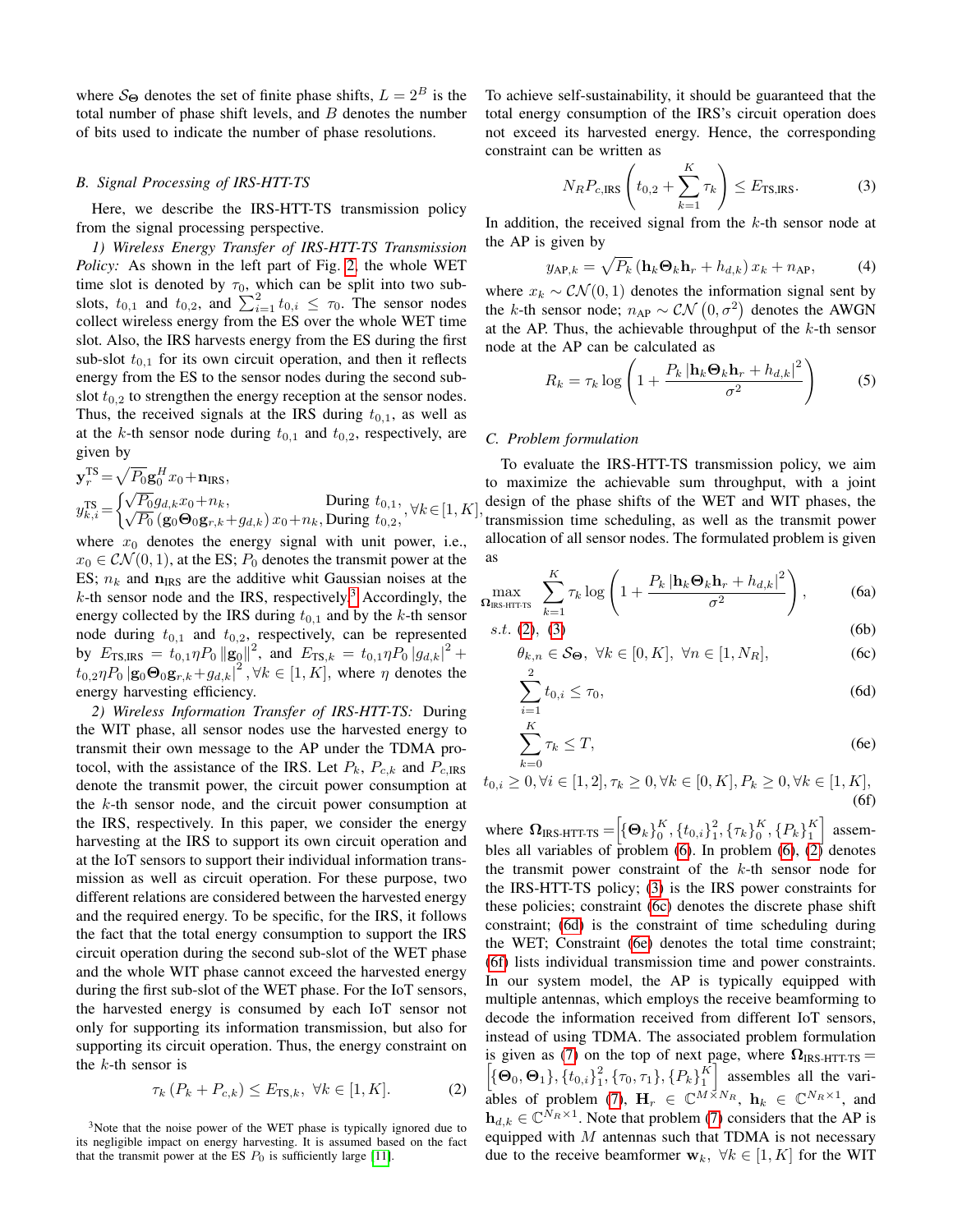$$
\max_{\mathbf{\Omega}_{\text{IRS}}}\sum_{k=1}^{K}\tau_{1}\log\left(1+\frac{P_{k}|\mathbf{w}_{k}\left(\mathbf{H}_{r}\mathbf{\Theta}_{1}\mathbf{h}_{k}+\mathbf{h}_{d,k}\right)|^{2}}{\mathbf{w}_{k}\left[\sum_{j\neq k}P_{j}\left(\mathbf{H}_{r}\mathbf{\Theta}_{1}\mathbf{h}_{j}+\mathbf{h}_{d,j}\right)\left(\mathbf{H}_{r}\mathbf{\Theta}_{1}\mathbf{h}_{j}+\mathbf{h}_{d,j}\right)^{H}+\sigma^{2}\mathbf{I}\right]\mathbf{w}_{k}^{H}}\right),
$$
  
s.t. 
$$
\sum_{i=1}^{2}t_{0,i}\leq\tau_{0},\ \sum_{k=0}^{1}\tau_{k}\leq T,\ t_{0,i}\geq 0,\ \forall i\in[1,2],\ \tau_{k}\geq 0,\ \forall k\in[0,1],\ P_{k}\geq 0,\ \forall k\in[1,K],
$$

$$
|\exp(j\alpha_{k,n})|=1,\alpha_{k,n}\in[0,2\pi),\forall k\in[0,K],\forall n\in[1,N_{R}],
$$

$$
\tau_{1}\left(P_{k}+P_{c,k}\right)\leq t_{0,1}\eta P_{0}\left|g_{d,k}\right|^{2}+t_{0,2}\eta P_{0}\left|\mathbf{g}_{0}\mathbf{\Theta}_{0}\mathbf{g}_{r,k}+g_{d,k}\right|^{2},\ \forall k\in[1,K],
$$

$$
N_{R}P_{c,\text{IRS}}\left(t_{0,2}+\tau_{1}\right)\leq t_{0,1}\eta P_{0}\left|\mathbf{g}_{0}\right|^{2}, \tag{7}
$$

phase. This formulated problem includes multiple coupled received beamformer  $w_k$  and phase shifts  $\Theta_i$ ,  $\forall i \in [0,1]$ , which is not convex and cannot be solved directly. A possible solution is to employ the AO algorithm to alternately design  $w_k$  and  $\Theta_i$  [\[20\]](#page-14-16). Also, it is not possible to derive the optimal transmission time scheduling and phase shifts of the WET phase in closed-form. This because to achieve these, a more complicated derivation and reformulation have to be considered. However, for this scenario, it deserves another investigation, which is left for our future work.

# <span id="page-5-0"></span>III. ACHIEVABLE SUM THROUGHPUT MAXIMIZATION FOR IRS-HTT-TS

Problem [\(6\)](#page-4-3) is not jointly convex due to multiple coupled variables in its objective function [\(6a\)](#page-4-8) and constraint [\(2\)](#page-4-1). Also, the phase shifts  $\alpha_{k,n}$ ,  $\forall k \in [0, K]$ ,  $\forall n \in [1, N_R]$ in constraint [\(1\)](#page-3-4) imply that [\(6\)](#page-4-3) is a mixed-integer non-linear program (MINLP), which is typically NP-hard and cannot be solved directly. To deal with this issue, we first relax each discrete phase shift  $\alpha_{k,n}$  to its continuous counterpart, i.e.,  $|\exp(j\alpha_{k,n})| = 1, \alpha_{k,n} \in [0,2\pi), \forall k \in [0,K], \forall n \in$  $[1, N_R]$ . Thus, problem [\(6\)](#page-4-3) is relaxed as

$$
\max_{\mathbf{\Omega}_{\text{IRS-HTITS}}} \sum_{k=1}^{K} \tau_k \log \left( 1 + \frac{P_k \left| \mathbf{h}_k \mathbf{\Theta}_k \mathbf{h}_r + h_{d,k} \right|^2}{\sigma^2} \right), \quad (8a)
$$

$$
s.t. (2), (3), (6d), (6e), (6f), \tag{8b}
$$

 $|\exp(j\alpha_{k,n})|=1, \alpha_{k,n}\in [0, 2\pi), \forall k\in [0, K], \forall n\in [1, N_R].$  (8c)

Problem [\(8\)](#page-5-2) is still non-convex with the multiple coupled variables. To circumvent this non-convexity, in the following, we will propose a two-step approach to solve it, where problem [\(8\)](#page-5-2) is divided into two sub-problems, which can be separately solved.

## <span id="page-5-10"></span>*A. Optimal Phase Shifts of WIT*

In this subsection, we solve the first sub-problem with respect to the phase shifts of the WIT phase, i.e.,  $\Theta_k$ ,  $\forall k[1, K]$ . To proceed, the following *theorem* is in order.

*Theorem 1:* The optimal phase shifts of the WIT phase, i.e.,  $\mathbf{\Theta}_k, \ \forall k \in [1, K]$  can be derived as

$$
\mathbf{\Theta}_{k}^{*} = \text{diag}(\theta_{k,1}^{*}, ..., \theta_{k,N_{R}}^{*}), \forall k \in [1, K], \forall n \in [1, N_{R}], \quad (9)
$$

where  $\theta_{k,n}^* = \exp\left(j\alpha_{k,n}^*\right)$ ,  $\alpha_{k,n}^* = \arg(h_{d,k}) - \arg(\mathbf{b}_k[n]),$ and  $\mathbf{b}_k = \text{diag}(\mathbf{h}_k) \mathbf{h}_r$ .

*Proof:* See Appendix [A.](#page-12-1)

Consequently, the following *lemma* is presented to clarify the impact of the optimal phase shifts, i.e.,  $\Theta_k$  on the signal reception enhancement at the AP.

*Lemma 1:* The optimal phase shifts of the WIT phase provide an alignment of the reflecting link between the sensor nodes and the AP via the IRS with the direct link between them, leading to the following relation

<span id="page-5-3"></span>
$$
\mathbf{h}_k \mathbf{\Theta}_k^* \mathbf{h}_r = \omega_k h_{d,k}, \ \forall k \in [1, K], \tag{10}
$$

<span id="page-5-1"></span>Ē

where  $\omega_k$  is positive scalar.

*Proof:* See Appendix [B.](#page-13-0)

By exploiting *Lemma* [1,](#page-5-3) with the help of the IRS during the WIT phase, the signal reception of the  $k$ -th sensor node at the AP can be strengthened at most  $(1+\omega_k)^2$  times in comparison to the case without IRS [\[40\]](#page-15-15). Actually,  $\omega_k$ ,  $\forall k \in [1, K]$  is proportionate to the reflecting elements of the IRS. Hence, more significant enhancement is introduced in terms of the sum throughput performance with a larger number of reflecting elements. Moreover, the IRS deployment as well as the path loss model of the reflecting link also significantly affect the signal reception at the AP [\[48\]](#page-15-22).

<span id="page-5-2"></span>After obtaining the optimal phase shifts of the WIT phase, we further solve problem [\(8\)](#page-5-2) to optimally design the phase shift of the WET phase, the transmission time allocation, the transmit power of the sensor nodes. Denoting  $c_k$  =  $|\mathbf{h}_k \Theta_k^* \mathbf{h}_r + \hat{h}_{d,k}|^2$ , we have

$$
\max_{\Omega_{\text{IRS-HTITS}}} \sum_{k=1}^{K} \tau_k \log \left( 1 + \frac{P_k c_k}{\sigma^2} \right),\tag{11a}
$$

$$
s.t. (2), (3), (6d), (6e), \tag{11b}
$$

<span id="page-5-4"></span>
$$
|\exp(j\alpha_{0,n})|=1, \alpha_{0,n}\in[0,2\pi), \forall n\in[1,N_R],
$$
 (11c)

$$
t_{0,i} \ge 0, \ \forall i \in [1,2], \ \tau_k \ge 0, \ \forall k \in [0,K],
$$

<span id="page-5-7"></span><span id="page-5-6"></span><span id="page-5-5"></span>
$$
P_k \ge 0, \ \forall k \in [1, K], \tag{11d}
$$

$$
\mathbf{\Omega}_{\text{IRS-HTFTS}} = \left[ \mathbf{\Theta}_{0}, \left\{ t_{0,i} \right\}_{1}^{2}, \left\{ \tau_{k} \right\}_{0}^{K}, \left\{ P_{k} \right\}_{1}^{K} \right]. \quad (11e)
$$

#### <span id="page-5-11"></span><span id="page-5-8"></span>*B. Optimal Solution to Problem* [\(11\)](#page-5-4)

In this subsection, we analyze the throughput performance of the proposed IRS-HTT-TS transmission policy via solving problem [\(11\)](#page-5-4). To proceed, we begin with the special case (i.e.,  $P_{c,k} = 0$ ) and then the general case (i.e.,  $P_{c,k} \neq 0$ ).

<span id="page-5-9"></span>*1) Special Case* ( $P_{c,k} = 0$ ): Here, we consider the special case when the circuit power consumption of the  $k$ -th sensor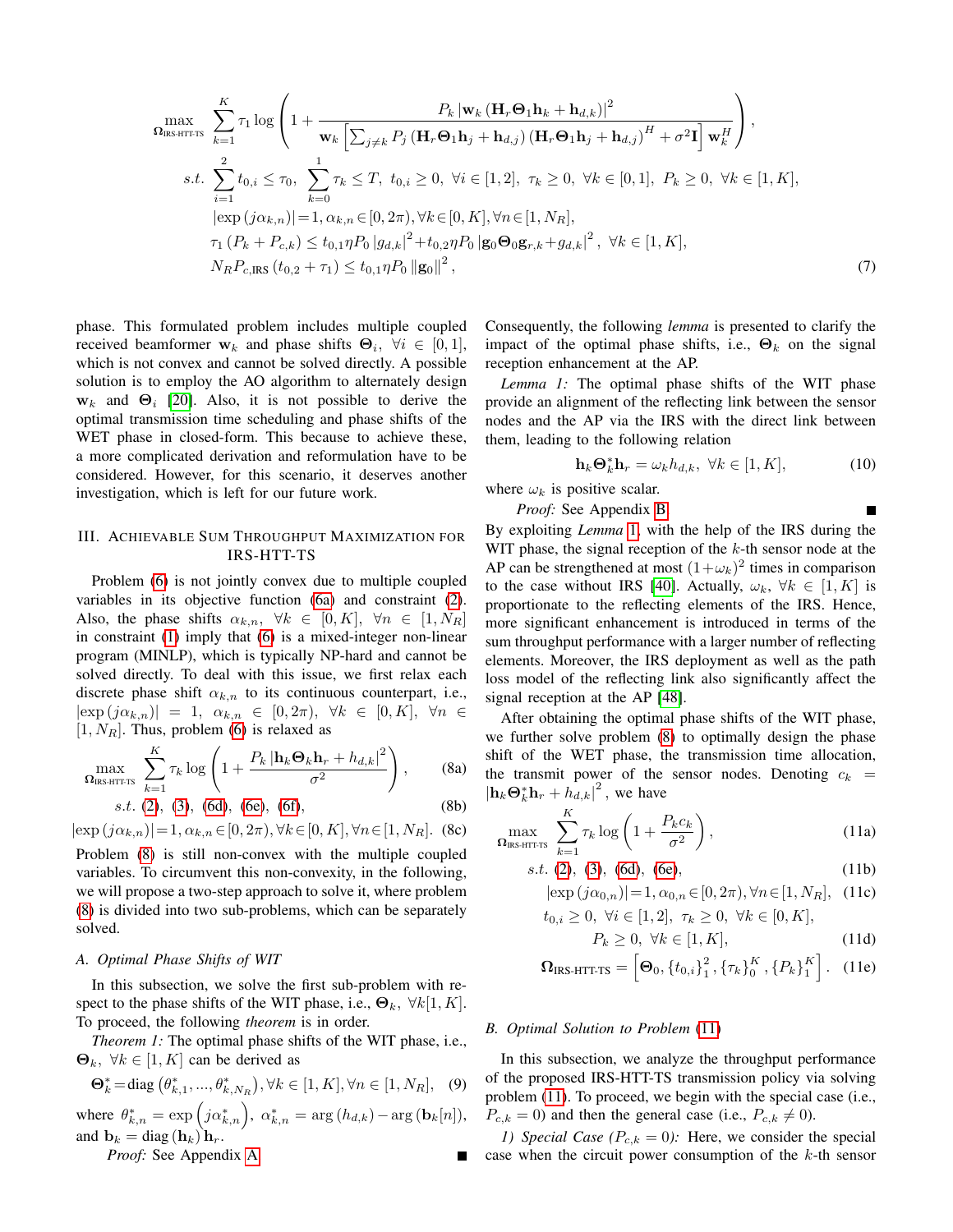node equals to zero, i.e.,  $P_{c,k} = 0.4$  $P_{c,k} = 0.4$  Thus, problem [\(11\)](#page-5-4) is phase, i.e.,  $\tau_k$ ,  $\forall k \in [1, K]$ , is derived in closed-form, as simplified to

<span id="page-6-1"></span>
$$
\max_{\Omega_{\text{IRS-HTTS}}} \sum_{k=1}^{K} \tau_k \log \left( 1 + \frac{P_k c_k}{\sigma^2} \right), \tag{12a}
$$

$$
s.t. \ \tau_k P_k \le E_{\text{TS},k},\tag{12b}
$$

$$
(3), (6d), (6e), (11c), (11d), (11e). (12c)
$$

Problem [\(12\)](#page-6-1) is still non-convex and intractable. To solve it, we first consider the following *lemma* to handle the transmit power of the sensor nodes as well the sub-slots of the WET phase.

<span id="page-6-2"></span>*Lemma 2:* The optimal transmit power of the k-th sensor node  $P_k^*$ ,  $\forall k \in [1, K]$  and the optimal second sub-slot of the WET phase  $t_{0,2}^*$  should satisfy the following equalities:

$$
P_k^* = \frac{t_{0,1}^* \eta P_0 |g_{d,k}|^2 + t_{0,2}^* \eta P_0 |g_0 \Theta_0^* g_{r,k} + g_{d,k}|^2}{\tau_k^*}, \quad (13a)
$$

$$
t_{0,2}^* = T - \sum_{k=1}^K \tau_k^* - t_{0,1}^*,\tag{13b}
$$

where  $t_{0,i}^*$ ,  $\forall i \in [1,2], \tau_k$ ,  $\forall k \in [1, K]$ , and  $\Theta_0^*$  denote the optimal solutions of  $t_{0,i}$ ,  $\tau_k$ , and  $\Theta_0$ , respectively. In addition, the optimal first sub-slots of the WET phase  $t_{0,1}^*$  can be derived in closed-form, as

$$
t_{0,1}^* = \frac{N_R P_{\rm c,IRS} T}{N_R P_{\rm c,IRS} + \eta P_0 ||\mathbf{g}_0||^2}
$$
(14)

*Proof:* See Appendix [C.](#page-13-1)

By applying *Lemma* [2,](#page-6-2) and defining  $\tilde{c}_k = \frac{c_k \eta P_0}{\sigma^2}$ ,  $\bar{c}_k =$  $t_{0,1}^* |g_{d,k}|^2$  as well as  $s_k = |\mathbf{g}_0 \mathbf{\Theta}_0 \mathbf{g}_{r,k} + g_{d,k}|^2$ , problem [\(12\)](#page-6-1) can be further reformulated as

$$
\max_{\Theta_0, t_0, 2, \{\tau_k\}_1^K} \sum_{k=1}^K \tau_k \log \left( 1 + \frac{\tilde{c}_k \left( \bar{c}_k + t_{0,2} s_k \right)}{\tau_k} \right), \text{ s.t. (11c)},
$$

$$
t_{0,2} \le T - \sum_{k=1}^K \tau_k - t_{0,1}^*, \tag{15a}
$$

<span id="page-6-3"></span> $k=1$ 

$$
t_{0,2} \ge 0, \ \tau_k \ge 0, \ \forall k \in [1, K], \tag{15b}
$$

Problem [\(15\)](#page-6-3) can be relaxed into a semidefinite programming (SDP), and solved directly by employing interior-point methods [\[49\]](#page-15-23). However, the SDP relaxation may incur a higher rank of the SDP based solution such that the Gaussian randomization technique should be adopted to construct an approximated feasible solution. This may introduce a high computational complexity and is time-consuming. It is thus imperative to develop a low complexity scheme which derives an optimal closed-form solution of the transmission time (i.e.,  $t_{0,2}$ , and  $\tau_k$ ,  $\forall k \in [1, K]$ , as well as the phase shift of the WET phase (i.e.,  $\Theta_0$ ). In order to perform the low complexity scheme, we first derive the transmission time of the WIT phase, i.e.,  $\tau_k$ ,  $\forall k \in [1, K]$ , for which the following *theorem* is required,

<span id="page-6-5"></span>*Theorem 2:* The optimal transmission time of the WIT

<span id="page-6-4"></span>
$$
\tau_k^* = \frac{\left(T - t_{0,1}^* - t_{0,2}\right)\tilde{c}_k\left(\bar{c}_k + t_{0,2}s_k\right)}{\sum_{k=1}^K \tilde{c}_k\left(\bar{c}_k + t_{0,2}s_k\right)}\tag{16}
$$

*Proof:* See Appendix [D.](#page-13-2)

<span id="page-6-17"></span><span id="page-6-16"></span>We further substitute [\(16\)](#page-6-4) in *Theorem* [2](#page-6-5) into [\(15\)](#page-6-3), and define  $\tilde{T} = T - t_{0,1}^*$ ,  $c = \sum_{k=1}^K \tilde{c}_k \bar{c}_k$ , as well as  $s = \sum_{k=1}^K \tilde{c}_k s_k$ , then [\(15\)](#page-6-3) is equivalent to

<span id="page-6-6"></span>
$$
\max_{t_{0,2},\Theta_0} \left( \tilde{T} - t_{0,2} \right) \log \left( 1 + \frac{c + t_{0,2} s}{\tilde{T} - t_{0,2}} \right) \tag{17a}
$$

<span id="page-6-22"></span>
$$
s.t. \ 0 \le t_{0,2} < T, \ (11c) \tag{17b}
$$

<span id="page-6-15"></span>Problem [\(17\)](#page-6-6) includes two variables, i.e.,  $t_{0,2}$  and  $\Theta_0$ , which can be optimally derived with the closed-form expressions. To solve [\(17\)](#page-6-6), we first fix  $t_{0,2}$  to derive the optimal closed-form solution of  $\Theta_0$ . Similar to *Theorem* [1,](#page-5-8) the maximization of [\(17\)](#page-6-6) with respect to  $\Theta_0$  is equivalent to maximize the following problem

<span id="page-6-7"></span>
$$
\max_{\mathbf{\Theta}_0} \sum_{k=1}^K \tilde{c}_k \left| \mathbf{g}_0 \mathbf{\Theta}_0 \mathbf{g}_{r,k} + g_{d,k} \right|^2, \ s.t. \ (11c). \tag{18}
$$

<span id="page-6-18"></span>With some mathematical manipulations in the objective function of [\(18\)](#page-6-7), we have

$$
\sum_{k=1}^{K} \tilde{c}_k \left| \mathbf{g}_0 \mathbf{\Theta}_0 \mathbf{g}_{r,k} + g_{d,k} \right|^2 = \sum_{k=1}^{K} \tilde{c}_k \left| \mathbf{\theta}_0 \mathbf{a}_k + g_{d,k} \right|^2, \quad (19)
$$

<span id="page-6-14"></span>where  $\theta_0 = [\exp(j\alpha_{0,1}), ..., \exp(j\alpha_{0,N_R})]$ , and  $\mathbf{a}_k =$  $diag(g_0)g_{r,k}$ . Thus, [\(18\)](#page-6-7) is equivalent to

$$
\max_{\theta_0} \sum_{k=1}^K \tilde{c}_k |\theta_0 \mathbf{a}_k + g_{d,k}|^2
$$
  
s.t.  $|\theta_0(n)| = 1$ ,  $\alpha_{0,n} \in [0, 2\pi]$ ,  $\forall n \in [1, N_R]$ . (20)

<span id="page-6-19"></span>To solve [\(20\)](#page-6-8), we further expand its objective function as

$$
\sum_{k=1}^{K} \tilde{c}_k |\boldsymbol{\theta}_0 \mathbf{a}_k + g_{d,k}|^2 = \boldsymbol{\theta}_0 \boldsymbol{\Phi}_1 \boldsymbol{\theta}_0^H + 2\mathcal{R} \left\{ \boldsymbol{\theta}_0 \boldsymbol{\gamma} \right\} + d_1. \quad (21)
$$

<span id="page-6-20"></span><span id="page-6-10"></span>where  $\mathbf{\Phi}_1 = \sum_{k=1}^K \tilde{c}_k \mathbf{a}_k \mathbf{a}_k^H$ ,  $\boldsymbol{\gamma} = \sum_{k=1}^K \tilde{c}_k \text{conj}(g_{d,k}) \mathbf{a}_k$ ,  $d_1 = \sum_{k=1}^{K} \overline{\tilde{c}_k g_{d,k}}$ conj $(g_{d,k})$ . Substitute [\(21\)](#page-6-9) into [\(20\)](#page-6-8), we have

<span id="page-6-9"></span><span id="page-6-8"></span>
$$
\min_{\boldsymbol{\theta}_0} \boldsymbol{\theta}_0 \boldsymbol{\Phi} \boldsymbol{\theta}_0^H - 2\mathcal{R} \left\{ \boldsymbol{\theta}_0 \boldsymbol{\gamma} \right\} + d \tag{22a}
$$

<span id="page-6-21"></span><span id="page-6-12"></span><span id="page-6-11"></span>
$$
s.t. |\theta_0(n)| = 1, \ \forall n \in [1, N_R].
$$
 (22b)

where  $\Phi = -\Phi_1$  and  $d = -d_1$ . Problem [\(22\)](#page-6-10) is still intractable due to its unit modulus equality constraint [\(22b\)](#page-6-11). To solve [\(22\)](#page-6-10), the MM algorithm is adopted to approximate its objective function and feasible set, which iteratively updates the approximated solution to [\(22\)](#page-6-10) via an alternating algorithm [\[50\]](#page-15-24). To perform the MM algorithm, we first investigate the following problem

$$
\min_{\mathbf{x}} f_0(\mathbf{x}), \ s.t. \ f_i(\mathbf{x}) \le 0, \ x \in \mathcal{X}, \ i = 1, ..., L,
$$
 (23)

where  $f_i(x)$  :  $\mathcal{X} \rightarrow \mathbb{R}$  denotes a continuous function,  $X$  represents a non-empty closed set. We approximate both objective function and feasible constraints set of problem [\(23\)](#page-6-12) at each iteration.<sup>[5](#page-6-13)</sup> Thus, the following convex sub-problem can

<span id="page-6-13"></span><sup>5</sup>Here we assume that  $f_i$  is differential [\[50\]](#page-15-24).

<span id="page-6-0"></span><sup>4</sup>This case help us to obtain the upper bound of the achievable sum throughput for the proposed IRS-HTT-TS policy. A more general and practical case ( $P_{c,k} \neq 0$ ) will be introduced in Section [III-B2](#page-7-0) that each sensor node collects energy to support its circuit operation during the WET.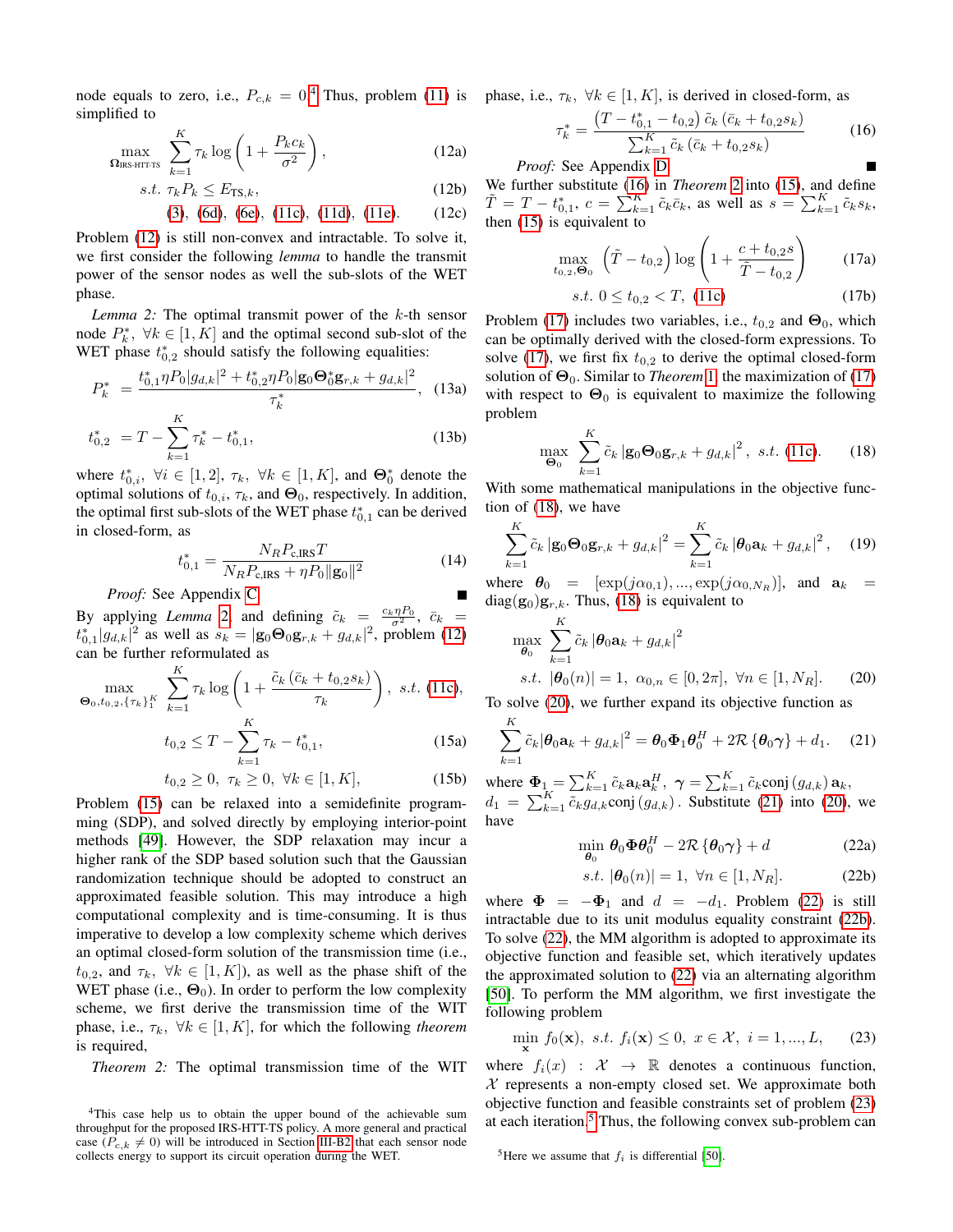be solved at the m-th iteration.

$$
\min_{\mathbf{x}} g_0(\mathbf{x}|\mathbf{x}^{(m)}), \ s.t. \ g_i(\mathbf{x}|\mathbf{x}^{(m)}) \le 0, i = 1, ..., L, \quad (24)
$$

where  $g_i(*|\mathbf{x}^{(m)})$ ,  $\forall m = 0, ..., L$  denotes a continuous surrogate function which guarantees the following conditions:

$$
g_i(\mathbf{x}^{(m)}|\mathbf{x}^{(m)}) = f_i(\mathbf{x}^{(m)}),
$$

$$
g_i(\mathbf{x}|\mathbf{x}^{(m)}) \ge f_i(\mathbf{x}),
$$

$$
\nabla g_i(\mathbf{x}^{(m)}|\mathbf{x}^{(m)}) = \nabla f_i(\mathbf{x}^{(m)}).
$$
(25)

From [\(25\)](#page-7-1), it is easily observed that the sequence  $\mathbf{x}^{(m)}$ obtained from [\(24\)](#page-7-2) at each iteration leads to a monogenically decreasing function, i.e.,  $f_0(\mathbf{x}^{(m)})$ ,  $m = 1, 2, ...$  which converges to a KKT point [\[50\]](#page-15-24). The first and third conditions denote that the surrogate function  $g_i(\mathbf{x}^{(m)}|\mathbf{x}^{(m)})$  and its firstorder approximation are the same as the the original function  $f_i(\mathbf{x}^{(m)})$  and its first-order approximation at  $\mathbf{x}^{(m)}$ . The second condition implies that the surrogate function  $g_i(\mathbf{x}|\mathbf{x}^{(m)})$  is constructed based on the upper bound of the original function  $f_i(\mathbf{x}^{(m)})$ . To perform the MM algorithm, it is imperative to achieve the surrogate function  $g_i(\mathbf{x}|\mathbf{x}^{(m)})$ , guaranteeing these conditions [\(25\)](#page-7-1) and better tractability than  $f_i(\mathbf{x}^{(m)})$  [\[25\]](#page-15-1), [\[50\]](#page-15-24).

The following *theorem* is required to derive the optimal closed-form solution of  $\theta_0$  by the MM algorithm.

*Theorem 3:* The optimal solution to problem [\(22\)](#page-6-10) is derived in terms of the following closed-form expression via the MM algorithm.

$$
\boldsymbol{\theta}_0^* = \left[ \exp\left(j \arg[\tilde{\boldsymbol{\gamma}}(1)]\right) \ , \dots, \ \exp\left(j \arg[\tilde{\boldsymbol{\gamma}}(N_R)]\right) \right], \ (26)
$$

where  $\tilde{\gamma} = (\lambda_{\max}(\Phi) \mathbf{I}_{N_R \times N_R} - \mathbf{\Phi}) \tilde{\theta}_0^H + \gamma; \ \lambda_{\max}(\Phi)$  is the maximum eigenvalue of  $\vec{\Phi}$ ;  $\vec{\theta}_0$  denotes the approximated solution to  $\theta_0$  which is achieved in the previous iteration of the alternating algorithm.

*Proof:* See Appendix [E.](#page-13-3)

*Remark 1:* In [\(26\)](#page-7-3), we obtain the optimal phase shift of the WET phase, which can be independently applied to the IRS to maximize the energy signal strength at sensor nodes. Although problem [\(20\)](#page-6-8) can be easily relaxed as an SDP, [\(26\)](#page-7-3) provides an optimal solution which is more efficient for implementation and significantly reduces the computational complexity introduced by the SDP, especially for the larger reflecting elements  $N_R$ .

Since the optimal solution of  $\theta_0$  can be iteratively updated via the approximation of the MM algorithm, its convergence property is characterized as follows. The MM algorithm shows that the objective value  $f(\theta_0)$  is monotonically non-increasing at each iteration, i.e.,

$$
f(\boldsymbol{\theta}_0^{(m+1)}) \leq g(\boldsymbol{\theta}_0^{(m+1)} | \boldsymbol{\theta}_0^{(m)}) \leq g(\boldsymbol{\theta}_0^{(m)} | \boldsymbol{\theta}_0^{(m)}) = f(\boldsymbol{\theta}_0^m), (27)
$$

where  $\theta_0^{(m)}$  denotes the point generated by the MM algorithm at the m-th iteration. From  $(27)$ , the first inequality and the third equality follow the first two relations of [\(25\)](#page-7-1), respectively. Also the second inequality holds via solving

$$
\boldsymbol{\theta}_0^* = \arg\min_{\boldsymbol{\theta}_0(n)} g(\boldsymbol{\theta}_0|\tilde{\boldsymbol{\theta}}_0), \ s.t. \ |\boldsymbol{\theta}_0(n)| = 1, \ \forall n \in [1, N_R]. \tag{28}
$$

The monotonicity of the objective function in the above problem confirms that the MM algorithm converges to a stationary point in practice due to the unit modulus equality constraint [\[50\]](#page-15-24), [\[51\]](#page-15-25).

<span id="page-7-2"></span>By exploiting *Theorem* [3,](#page-7-5) the optimal phase shift matrix of the WET, i.e.,  $\Theta_0^*$ , can be achieved from  $\theta_0^*$ . For a given  $\Theta_0^*$ , problem [\(17\)](#page-6-6) is a single-variable optimization problem which can easily be proved to be convex with respect to  $t_{0,2}$ . Thus, it can be solved via one-dimensional line search, i.e., golden search method. Here, we derive the optimal second sub-slot of the WET phase in terms of closed-form expression via the following *theorem*:

<span id="page-7-1"></span>*Theorem 4:* The optimal second sub-slot of the WET phase, i.e.,  $t_{0,2}^*$  is derived as

<span id="page-7-8"></span><span id="page-7-7"></span>
$$
t_{0,2}^{*} = \frac{\left\{ \exp\left[\mathcal{W}\left(\frac{s-1}{\exp(1)}\right) + 1\right] - 1\right\}\tilde{T} - c}{s + \exp\left[\mathcal{W}\left(\frac{s-1}{\exp(1)}\right) + 1\right] - 1}.
$$
 (29)

*Proof:* See Appendix [F.](#page-14-21)

The proposed low complexity algorithm to solve problem [\(8\)](#page-5-2) is summarized in *Algorithm* [1.](#page-7-6) Now, we characterize the computational complexity of *Algorithm* [1,](#page-7-6) which depends upon the proposed MM algorithm. Thus, the total computational complexity of the MM algorithm is given as  $\mathcal{O}\left(N_R^3 + I_{\text{max}}N_R^2\right)$ , where  $I_{\text{max}}$  is the number of iterations the MM algorithm to achieve convergence.

<span id="page-7-6"></span><span id="page-7-5"></span>*Algorithm 1:* Proposed algorithm for the special case  $(P_{c,k} = 0)$  to solve problem [\(8\)](#page-5-2).

- <span id="page-7-3"></span>1) **Input**:  $P_0$ ,  $\eta$ , and  $c_k$ ,  $\forall k \in [1, K]$ .
- Obtain the optimal phase shifts of the WIT phase  $\mathbf{\Theta}_k, \ \forall k \in [1, K]$  according to  $\theta_k^*$  in [\(39\)](#page-12-2).
- 3) **Obtain** the first sub-slot of the WET phase  $t_{0,1}^*$  via [\(14\)](#page-6-14) in *Lemma* [2.](#page-6-2)
- 4) **Obtain** the optimal phase shift of the WET phase  $\Theta_0^*$ , which is from  $\theta_0^*$  in [\(26\)](#page-7-3) via the MM algorithm.
- 5) **Obtain** the second sub-slot of the WET phase  $t_{0,2}^*$  via [\(29\)](#page-7-7) in *Theorem* [4.](#page-7-8)
- 6) Substitute  $\Theta^*$  and  $t_{0,i}^*$ ,  $\forall i \in [1,2]$  into [\(16\)](#page-6-4) to obtain the optimal time allocation of the WIT phase  $\tau_k^*$ ,  $k \in$  $[1, K]$ .
- 7) **Substitute**  $\Theta^*$ ,  $t_{0,i}^*$ , and  $\tau_k$  into [\(13a\)](#page-6-15) in *Lemma* [2](#page-6-2) to obtain the optimal transmit power of each IoT sensor  $P_k, \forall k \in [1, K].$
- 8) **Output**:  $t_{0,i}^*$ ,  $\forall i \in [1,2], \tau_k^*$ ,  $\forall k \in [0,K], \Theta_k^*$ ,  $\forall k \in$ [0, K], and  $P_k^*$ ,  $\forall k \in [1, K]$ .

<span id="page-7-4"></span><span id="page-7-0"></span>*2) General Case* ( $P_{c,k} \neq 0$ ): In this subsection, we consider the general case of  $P_{c,k} \neq 0$ , which is more practical and complex than the special case studied in Section [III-B1.](#page-5-9) Here, we write problem [\(8\)](#page-5-2) as

$$
\max_{\Omega_{\text{IRS-HTTTS}}} \sum_{k=1}^{K} \tau_k \log \left( 1 + \frac{P_k c_k}{\sigma^2} \right),\tag{30a}
$$

<span id="page-7-10"></span><span id="page-7-9"></span>
$$
s.t. (2), (3), (6d), (6e), (11c), (11d), (11e), (30b)
$$

Due to the non-convexity of problem [\(30\)](#page-7-9), we introduce the SDP relaxation to solve it. To proceed, we define  $\tilde{P}_k = \tau_k P_k$ ,  ${\bf W}_0\,=\,t_{0,2}{\bf V}_0,\ {\bf V}_0\,=\,\tilde{\bm\theta}_0^H\tilde{\bm\theta}_0,\ \tilde{\bm\theta}_0\,=\,\big[\,\bm\theta_0\;\;1\,\big],\ \tilde{\bf a}_k\,=\,$  $\begin{bmatrix} \mathbf{a}_k \ g_{d,k} \end{bmatrix}$  $\mathbf{A}_k = \tilde{\mathbf{a}}_k \tilde{\mathbf{a}}_k^H$ , and  $\mathbf{a}_k = \text{diag}(\mathbf{g}_0) \mathbf{g}_{r,k}$  to handle the objective function [\(30a\)](#page-7-10) and the constraint [\(2\)](#page-4-1), respectively. In addition,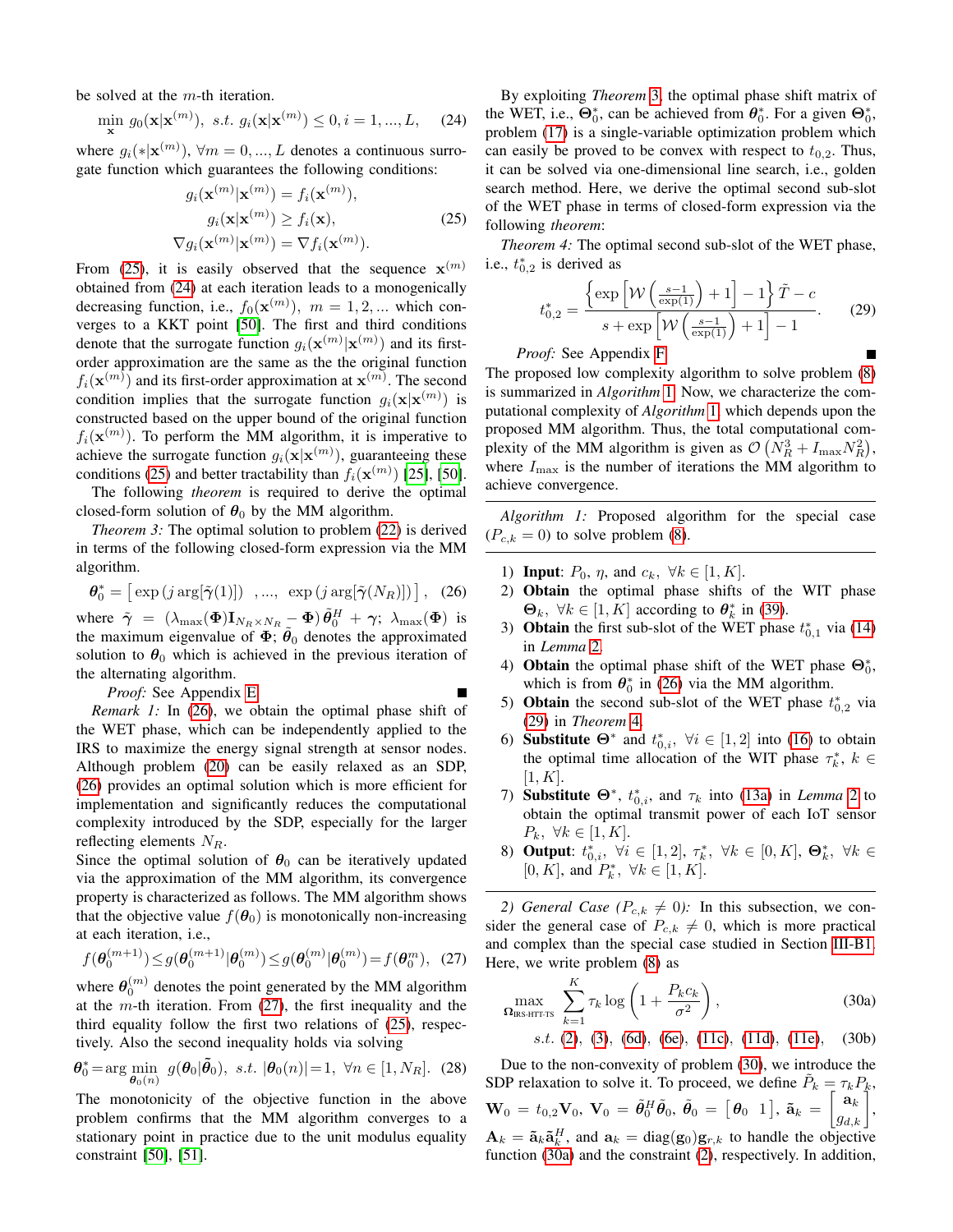as [\(14\)](#page-6-14) in *Lemma* [2.](#page-6-2) Thus, problem [\(30\)](#page-7-9) is relaxed as

$$
\max_{\Omega_{\text{IRS HTT-TS}}} \sum_{k=1}^{K} \tau_k \log \left( 1 + \frac{\tilde{P}_k c_k}{\tau_k \sigma^2} \right),\tag{31a}
$$

s.t. 
$$
\tilde{P}_k + \tau_k P_{c,k} \le t_{0,1} \eta P_0 |g_{d,k}|^2 + \eta P_0 \text{Tr}(\mathbf{A}_k \mathbf{W}_0),
$$
 (31b)

$$
N_R P_{c,\text{IRS}}\left(t_{0,2} + \sum_{k=1}^{K} \tau_k\right) \le t_{0,1}^* \eta P_0 \left\|\mathbf{g}_0\right\|^2, \qquad (31c)
$$

$$
t_{0,1}^* + t_{0,2} + \sum_{k=1}^K \tau_k \le T,\tag{31d}
$$

$$
\mathbf{W}_0(n,n) = t_{0,2}, \ \forall n \in [1, N_R + 1], \tag{31e}
$$

$$
\mathbf{W}_0 \succeq \mathbf{0},\tag{31f}
$$

$$
rank(\mathbf{W}_0) = 1,\t(31g)
$$

$$
t_{0,2} \ge 0, \ \tau_k \ge 0, \ \forall k \in [0, K], \tilde{P}_k \ge 0, \ \forall k \in [1, K],
$$
\n(31h)

$$
\mathbf{\Omega}_{\text{IRS-HTT-TS}} = \left[ \mathbf{W}_0, t_{0,2}, \left\{ \tau_k \right\}_{1}^{K}, \left\{ \tilde{P}_k \right\}_{1}^{K} \right]. \tag{31i}
$$

By relaxing the non-convex rank-one constraint [\(31g\)](#page-8-1), it can be easily verified that [\(31\)](#page-8-2) is a convex optimization problem, which can be solved by the interior-point methods [\[49\]](#page-15-23). The optimal solution of problem [\(31\)](#page-8-2) is represented by  $\mathbf{W}_0^*, t_{0,2}^*, \{\tau_k^*\}_1^K, \{\tilde{P}_k^*\}_1^K$ , and we further obtain the optimal solution  $\mathbf{V}_0^* = \frac{\mathbf{W}_0^*}{\tau_0^*}$  and  $P_k = \frac{\tilde{P}_k}{\tau_k^*}$ . Note that the relaxed prob-lem [\(31\)](#page-8-2) may incur a higher rank solution, i.e.,  $rank(\mathbf{V}_0^*) > 1$ . To circumvent this issue, we apply eigenvalue decomposition on  $\mathbf{V}_0^*$ , yielding,  $\mathbf{V}_0^* = \mathbf{\Upsilon} \mathbf{\Lambda} \mathbf{\Upsilon}^H$ , where  $\mathbf{\Upsilon} \in \mathbb{C}^{(N_R+1)\times(N_R+1)}$ is a unitary matrix, and  $\Lambda \in \mathbb{C}^{(N_R+1) \times (N_R+1)}$  is a diagonal matrix with eigenvalues arranged in decreasing order. To proceed, we construct a suboptimal solution as  $\tilde{\theta}_0^H = \Upsilon \Lambda^{\frac{1}{2}} \kappa$ , where  $\kappa \in \mathbb{C}^{(N_R+1)\times 1}$  is randomly generated to follow complex circularly symmetric uncorrelated Gaussian distribution with zero-mean and covariance matrix  $\mathbf{I}_{(N_R+1)\times(N_R+1)}$ . Thus, we obtain the optimal phase shift vector  $\theta_0^*(n) =$  $\exp\left(j \arg\left(\tilde{\theta}_0(n)\right)\right)$  for  $n \in [1, N_R]$  and the optimal phase shift matrix  $\Theta_0^*$  can be achieved from  $\theta_0^*$  [\[20\]](#page-14-16). Since [\(30\)](#page-7-9) can be relaxed to a convex problem that satisfies Slater's condition, the strong duality holds. To gain more insights, we characterize the optimal closed-form solution of the time allocation, i.e.,  $t_{0,i}$ ,  $\forall i \in [1,2]$  and  $\tau_k$ ,  $\forall k \in [1, K]$  for given phase shifts  $\mathbf{\Theta}_k^*$ ,  $\forall k \in [0, K]$ . Note that the optimal first sub-slot of the WET phase  $t_{0,1}^*$  has been derived as [\(14\)](#page-6-14) in *Lemma* [2.](#page-6-2) To proceed, we modify [\(30\)](#page-7-9) to an equivalent form of

$$
\max_{t_{0,2},\tau_k} \sum_{k=1}^K \tau_k \log \left( 1 + \frac{a_k + t_{0,2}b_k}{\tau_k} - d_k \right), \tag{32a}
$$

$$
s.t. t_{0,1}^* + t_{0,2} + \sum_{k=1}^K \tau_k \le T,
$$
\n(32b)

$$
t_{0,2} \ge 0, \ \tau_k \ge 0, \ \forall k \in [1, K]. \tag{32c}
$$

where  $a_k = \bar{c}_k \tilde{c}_k$ ,  $b_k = s_k^* \tilde{c}_k$ ,  $d_k = P_{c,k} \hat{c}_k$ ,  $\hat{c}_k = \frac{c_k}{\sigma^2}$ , and  $s_k^* = |\mathbf{g}_0 \Theta_0^* \mathbf{g}_{r,k} + g_{d,k}|^2$ . To derive the optimal solution of problem [\(32\)](#page-8-3), the following *theorem* is in order.

*Theorem 5:* The optimal closed-form time slots of problem

the optimal first sub-slot of the WET phase  $t_{0,1}^*$  can be derived [\(32\)](#page-8-3), e.g.,  $\tilde{t}_{0,2}^*$  and  $\tilde{\tau}_k$ ,  $\forall k \in [1, K]$ , are derived, respectively, as

<span id="page-8-8"></span><span id="page-8-2"></span>
$$
\tilde{t}_{0,2}^* = \frac{T - t_{0,1}^* - \sum_{k=1}^K \frac{a_k}{x_k^*}}{1 + \sum_{k=1}^K \frac{b_k}{x_k^*}}, \ \tilde{\tau}_k^* = \frac{a_k + t_{0,2}^* b_k}{x_k^*}.
$$
 (33)

*Proof:* See Appendix [G.](#page-14-22)

*Theorem* [5](#page-8-4) unveils an insight that when the phase shifts of the WET and WIT stages are given, we can calculate the optimal time slots  $t_{0,1}^*$ ,  $\tilde{t}_{0,2}^*$ , and  $\tilde{\tau}_k^*$  to obtain the maximum achievable sum throughput.

## *C. Discrete Phase Shift Optimization*

<span id="page-8-1"></span>In Section [III-A](#page-5-10) and Section [III-B,](#page-5-11) we obtained the optimal continuous phase shifts for the WIT and WET phases. In this subsection, we obtain the quantized phase shifts according to constraint [\(1\)](#page-3-4). We denote the optimal continuous phase shifts as  $\tilde{\theta}^* = {\{\tilde{\theta}_0^*, ..., \tilde{\theta}_K^*\}}$ , where  $\tilde{\theta}_k^* = [\tilde{\theta}_{k,1}^*, ..., \tilde{\theta}_{k,N_R}^*]$ ,  $\forall k \in$  $[0, K]$  is derived in Section [III-A](#page-5-10) and Section [III-B,](#page-5-11) and substituted into [\(1\)](#page-3-4). Thus, the optimal discrete phase shift of the *n*-element at the *k*-time slot, denoted by  $\bar{\theta}_{k,n}^*$  is derived as

<span id="page-8-5"></span>
$$
\bar{\theta}_{k,n}^* = \exp(j\alpha_{l^*}),\tag{34}
$$

where  $l^* \in [1, L]$  denotes the optimal index of discrete phase shift set  $S_{\Theta}$ , which can be determined by solving the following problem

$$
l^* = \arg\min_{l \in [1,L]} \left| \tilde{\theta}_{k,n}^* - \exp(j\alpha_l) \right|.
$$
 (35)

Note that the discrete optimal phase shifts of the IRS can be obtained by first solving [\(8\)](#page-5-2) with the continuous phase shifts instead of [\(6\)](#page-4-3), and then quantizing the continuous phase shifts to their nearest points from  $S_{\Theta}$  via [\(34\)](#page-8-5).

# IV. NUMERICAL RESULTS

<span id="page-8-6"></span><span id="page-8-0"></span>

Fig. 3: System deployment.

<span id="page-8-7"></span><span id="page-8-4"></span><span id="page-8-3"></span>This section provides numerical evaluations to validate the theoretical derivations of the proposed IRS-HTT-TS policy in Section [III.](#page-5-0) In our simulations, we use a three-dimensional (3D) coordinate in Fig. [3](#page-8-6) showing the possible deployment of the IRS assisted WPSN. Specifically, we assume that the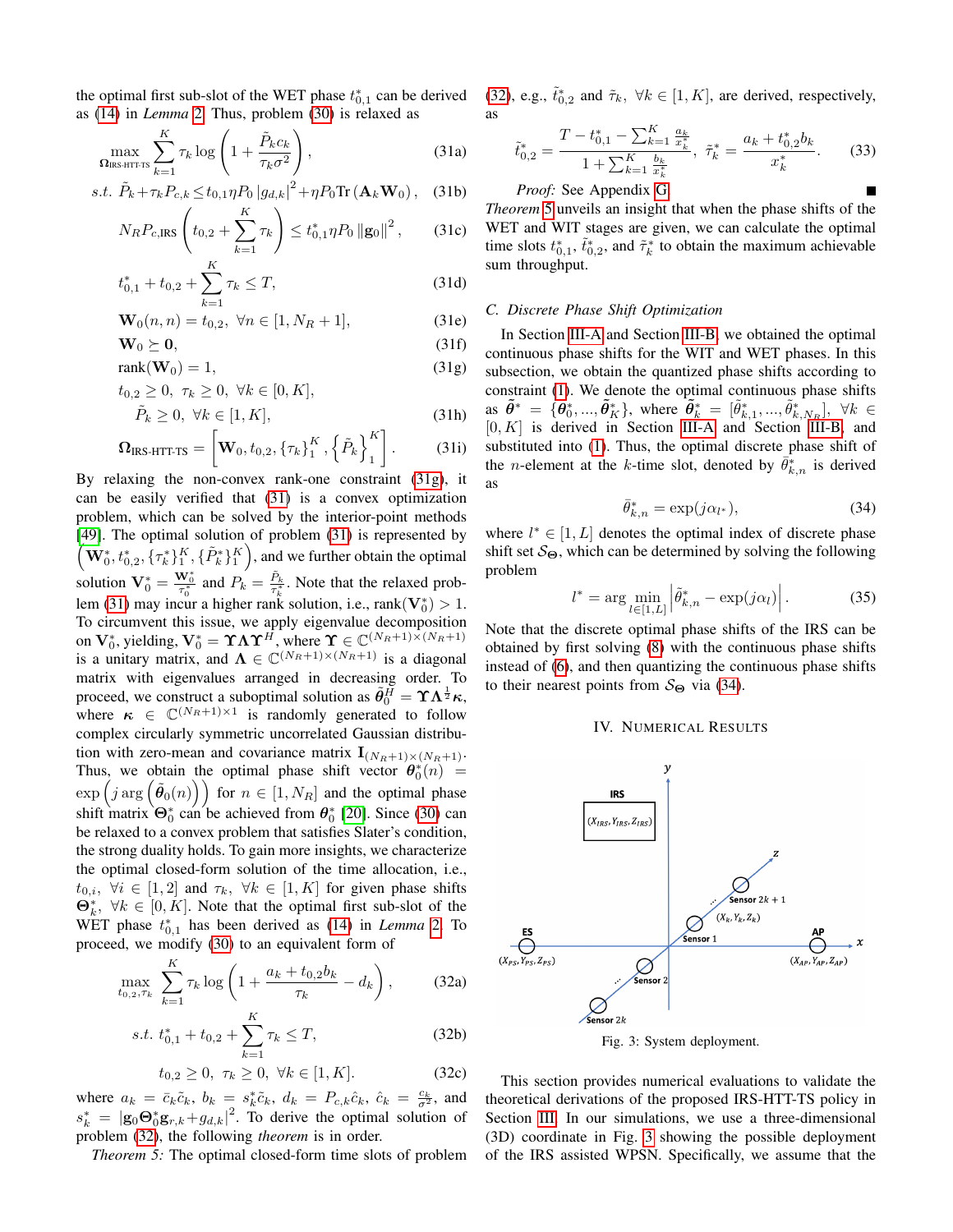coordinates of the ES, the AP, and the IRS are located at  $(-10, 0, 0)$ ,  $(10, 0, 0)$  and  $(-2, 6, 0)$ , respectively, while the sensor nodes are assigned at  $(0, 0, \frac{l \times d_I}{2})$  if  $l = 1, ..., (2k + 1)$ , and  $(0, 0, -\frac{(l-1)\times d_I}{2})$ , if  $l = 2, ..., 2k$ , where  $d_I$  is the separation distance between two neighbouring sensors. The channel coefficient is composed of distance-dependent path loss model and small-scale fading. The path loss model is set to  $P_L = Ad^{-\epsilon}$ , where  $A = -20$  dB,  $\epsilon$  is the path loss exponent, and d represents the distance between any two devices, i.e., the ES and the IRS, the ES and the k-th sensor node, the IRS and the k-th sensor node, the IRS and the AP, as well as the k-th sensor node and the AP. The channel coefficients between the ES and the IRS, the IRS and the  $k$ -th sensor node, the  $k$ -th sensor node and the IRS, as well as the IRS and the AP are modelled as  $\mathbf{g}_0 = \sqrt{\frac{K_1}{K_1+1}} \mathbf{g}_0^{\text{LOS}} +$  $\sqrt{\frac{1}{K_{1}+1}}\mathbf{g}_{0}^{\textrm{NLOS}},\;\mathbf{g}_{r,k}\;=\;\sqrt{\frac{K_{1}}{K_{1}+1}}\mathbf{g}_{r,k}^{\textrm{LOS}}+\sqrt{\frac{1}{K_{1}+1}}\mathbf{g}_{r,k}^{\textrm{NLOS}},\;\mathbf{h}_{k}\;=\nonumber$  $\mathbf{g}_{r,k}^T$ , and  $\mathbf{h}_r = \sqrt{\frac{K_1}{K_1+1}} \mathbf{h}_r^{\text{LOS}} + \sqrt{\frac{1}{K_1+1}} \mathbf{h}_r^{\text{NLOS}}$ . Specifically,  $\mathbf{g}_0^{\text{LOS}}, \mathbf{g}_{r,k}^{\text{LOS}},$  and  $\mathbf{h}_r^{\text{LOS}}$  denote the line-of-sight (LOS) deterministic components of the corresponding channel coefficients. Also, we denote one of the array responses as  $g_0^{\text{LOS}}$ Also, we denote one of the array responses as  $g_0^{\text{LOS}} = \left[1, \exp\left(-j\frac{2\pi d}{\lambda}\phi\right), ..., \exp\left(-j\frac{2\pi(N_R-1)d}{\lambda}\phi\right)\right]$  and others are similarly generated, where  $\lambda$  denotes the carrier wavelength,  $\phi = \cos^{-1}\left(\frac{X_{PS} - X_{IRS}}{d_{PS2IRS}}\right)$  is the angle of arrival(AoA)/angle of departure(AoD);  $\mathbf{g}_0^{\text{NLOS}}, \mathbf{g}_{r,k}^{\text{NLOS}},$  and  $\mathbf{h}_r^{\text{NLOS}}$  are the non-lineof-sight (NLOS) components of the corresponding channel coefficients which follow the Rayleigh distribution;  $K_1$  is the Rician factor which is set to 6 dB without loss of generality. The remaining small-scale channel coefficients are generated as circularly symmetric Gaussian random variables with zero mean and unit variance. Other configurations of the simulations are summarized as: the total transmission time period  $T = 1$  s, number of the reflecting elements at the IRS  $N_R = 30$ , number of sensor nodes  $K = 6$ , transmit power at the ES  $P_0 = 30$  dBm, noise power at the AP  $\sigma^2$  = -100 dBm, energy conversion efficiency  $\eta$  = 0.8, the circuit power of the  $k$ -th sensor node as well as the IRS  $P_{c,k} = P_{c,\text{IRS}} = P_c = 0.01$  mW. The selected configurations and parameters, especially those related to the power and energy, are widely considered in the literature, e.g., [\[52\]](#page-15-26), and the low-power circuit has been justified and supported by the practical investigations, e.g., [\[53\]](#page-15-27). The number of bits used to indicate the number of of phase resolution  $B = 1$  or 2, respectively, unless specified. We evaluate the performance gains of the proposed low complexity scheme in comparison to the following benchmark schemes:

- 1) *SDP relaxation*: In the special case, problem [\(12\)](#page-6-1) is relaxed as a convex optimization problem, and solved directly by interior-point methods [\[49\]](#page-15-23).
- 2) *Random phase shift*: The phase shifts are randomly generated, whereas the transmission time slots are optimally designed in Section [III-B.](#page-5-11)
- 3) *Without IRS*: This system model degrades into the conventional WPSN [\[11\]](#page-14-8), where the transmission time allocations are optimally designed.
- 4) *Upper bound*: In this scheme, the IRS does not consider

the energy collection to support its circuit operation, i.e.,  $P_{c,IRS} = 0$ , which leads to the first sub-slots of the WET phase  $t_{0,1} = 0$ .

To distinguish different schemes, "SDP" and "SDP: discrete phase shift  $(B = 1 \text{ or } 2)$ " denote the SDP relaxation with continuous and discrete phase shifts, respectively; "LC" and "LC: discrete phase shift  $(B = 1 \text{ or } 2)$ " denote the proposed low complexity scheme with continuous and discrete phase shifts, respectively.

<span id="page-9-0"></span>

Fig. 4: Sum throughput versus transmit power at the ES  $P_0$  for special case.

<span id="page-9-1"></span>

Fig. 5: Sum throughput versus transmit power at the ES  $P_0$  for general case.

First, we evaluate the sum throughput versus the transmit power at the ES  $P_0$  for the special and general cases in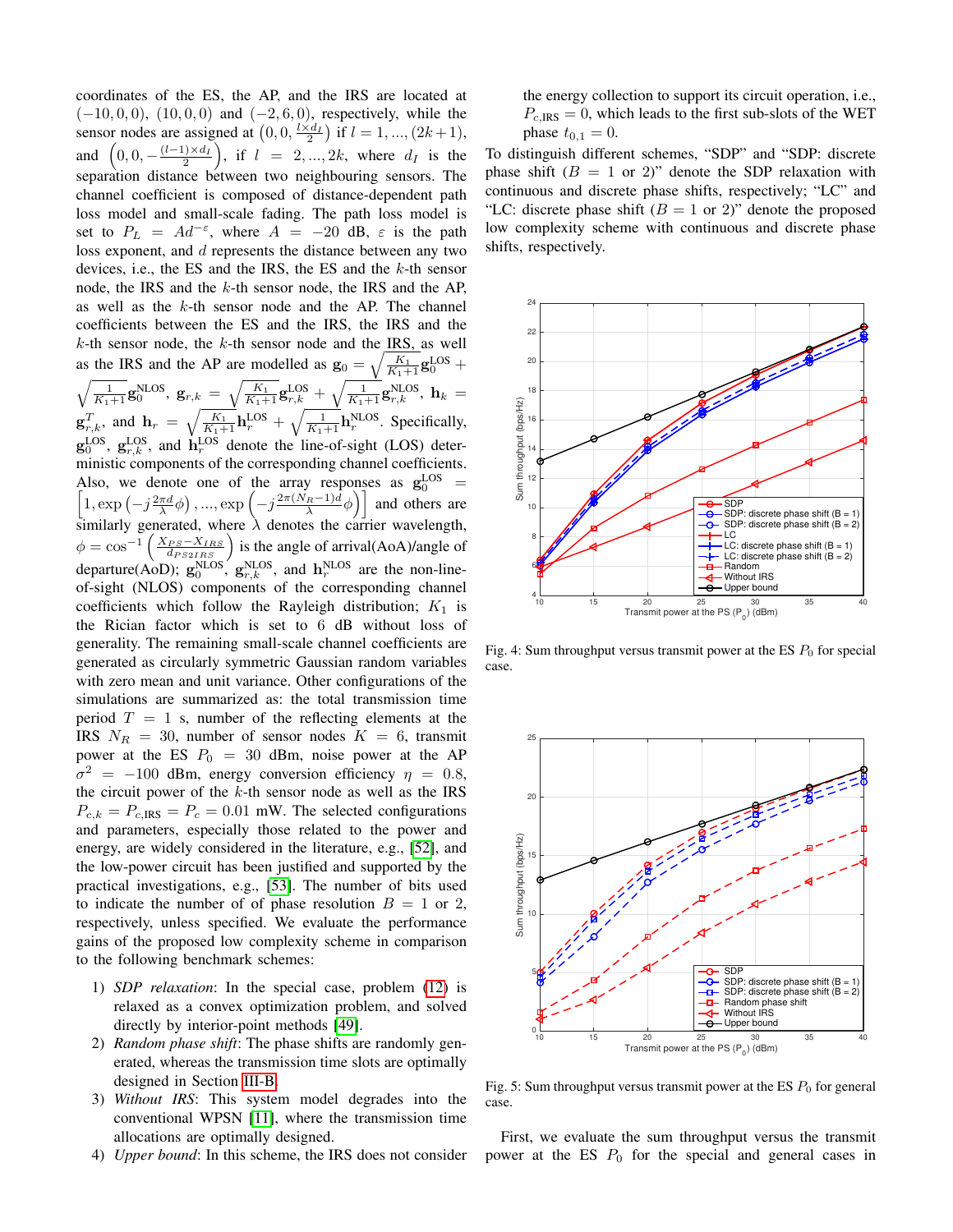Fig. [4](#page-9-0) and Fig. [5.](#page-9-1) From these results, it is seen that the sum throughput has an increasing trend with  $P_0$ . Also, the scheme with continuous phase shifts slightly outperforms its counterpart with quantized phase shifts  $B = 1$  or 2. This is due to the fact that the quantized phase shifts leads to the imperfect alignment between the direct and reflected links for the WET and WIT phases and results in a performance loss. In addition, the quantized phase shift case with  $B = 2$  has a slightly higher sum throughput than that with  $B = 1$ . This is due to the fact that a larger  $B$  brings higher granularity of phase shifts to be selected for energy/information reflection. Moreover, the proposed scheme has an obvious performance gain compared with the schemes with random phase shifts and without IRS, which demonstrates the beneficial role of IRS to enhance the WET and WIT, especially in the large transmit power region. From Fig. [4,](#page-9-0) one can also observe that the proposed low complexity scheme achieves a very close performance with the SDP relaxed counterpart, which verifies the effectiveness of our proposed low complexity scheme derived in Section [III-B.](#page-5-11)

<span id="page-10-0"></span>

Fig. 6: Sum throughput versus number of reflecting elements  $N_R$  for special case.

Fig. [6](#page-10-0) and Fig. [7](#page-10-1) evaluate the impact of the number of reflecting elements  $N$  on the sum throughput. From these results, we see that the proposed scheme can effectively enhance the sum throughput with more reflecting elements in comparison to the schemes with random phase shift and without IRS. Also, the scheme with quantized phase shifts  $B = 1$  or 2 has a slight performance loss than that with continuous phase shifts. This is because the quantized phase shifts incur imperfect alignment between the direct and reflected links for the WET and WIT phases, resulting in degraded throughput performance. To validate the proposed low complexity scheme, we compare it with the SDP relaxed scheme. By comparison, the two schemes have a comparable performance, which confirms the effectiveness of our proposed low complexity scheme derived

<span id="page-10-1"></span>

Fig. 7: Sum throughput versus number of reflecting elements  $N_R$  for general case.

in Section [III-B.](#page-5-11)

<span id="page-10-2"></span>

Fig. 8: Sum throughput versus x-coordinate of IRS  $X_{IRS}$  for special case.

Next, the impact of the IRS deployment on the sum throughput is illustrated for the special and general cases in Fig. [8](#page-10-2) and Fig. [9,](#page-11-0) respectively. It is seen from these results that the sum throughput first increases and then declines with x-coordinate of the IRS  $X_{\text{IRS}}$ . This justifies the optimal deployment of the IRS to maximize the energy collection reception at the sensor nodes and the information reception at the AP, respectively. Also, the scheme with continuous phase shifts slightly outperforms its counterpart with discrete phase shifts, all of which have an obvious advantage over the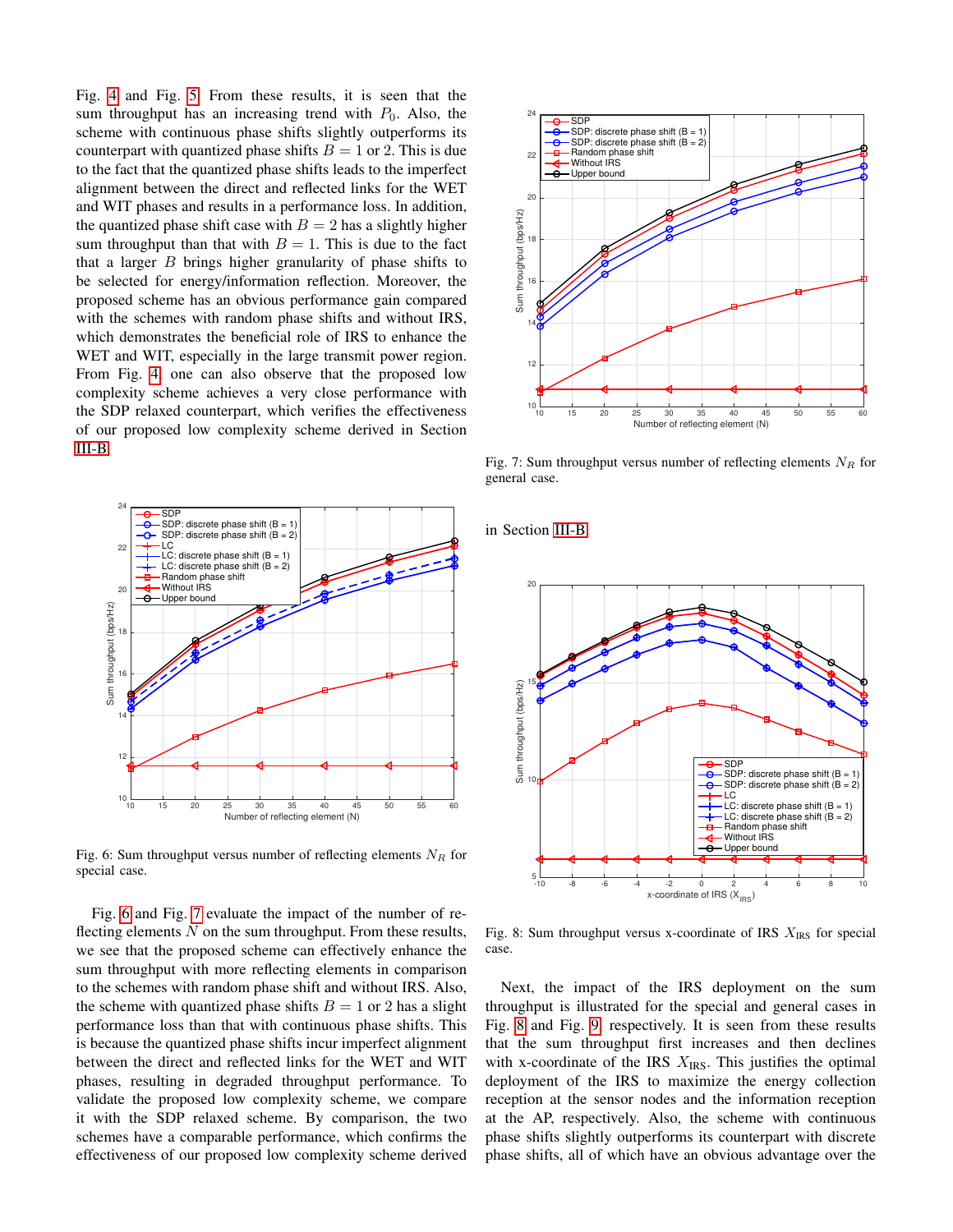<span id="page-11-0"></span>

Fig. 9: Sum throughput versus x-coordinate of IRS  $X_{\text{IRS}}$  for general case.

schemes with random phase shifts and the one without IRS. In addition, a larger number of bits  $B$  yields a better performance, and the proposed low complexity scheme is closely matched with the SDP relaxed scheme.

<span id="page-11-1"></span>

Fig. 10: Sum throughput versus circuit power consumption of IRS  $P_{c,IRS}$  for special case.

We evaluate the sum throughput versus the circuit power consumption of the IRS  $P_{c,IRS}$  for the special and general cases in Fig. [10](#page-11-1) and Fig. [11,](#page-11-2) respectively. As  $P_{c,IRS}$  increases, the sum throughput has an decreasing trend, which is more significant at the higher circuit power region. This unveils the fact that the IRS requires more energy to support its own circuit operation at the first sub-slot of the WET, thus cuts

<span id="page-11-2"></span>

Fig. 11: Sum throughput versus circuit power consumption of IRS  $P_{c,IRS}$  for general case.

down its energy reflection at the second sub-slot of the WET.

<span id="page-11-3"></span>

Fig. 12: Sum throughput versus circuit power consumption of sensor nodes  $P_{c,k}$  for general case.

Moreover, we evaluate the impact of circuit power consumption of the sensor nodes  $P_{c,k}$  on sum throughput for the general case in Fig.  $12<sup>6</sup>$  $12<sup>6</sup>$  $12<sup>6</sup>$  From this result, we observe that the sum throughput decreases with  $P_{c,k}$ , which becomes more evident in the higher circuit power region. This reveals the fact that the sensor nodes require more energy to support its own circuit operation so as to cut down its portion of energy for the WIT.

<span id="page-11-4"></span><sup>6</sup>We do not need to evaluate the sum throughput versus the circuit power consumption of the sensor nodes  $P_{c,k}$ , since the special case is not affected by  $P_{c,k}$ .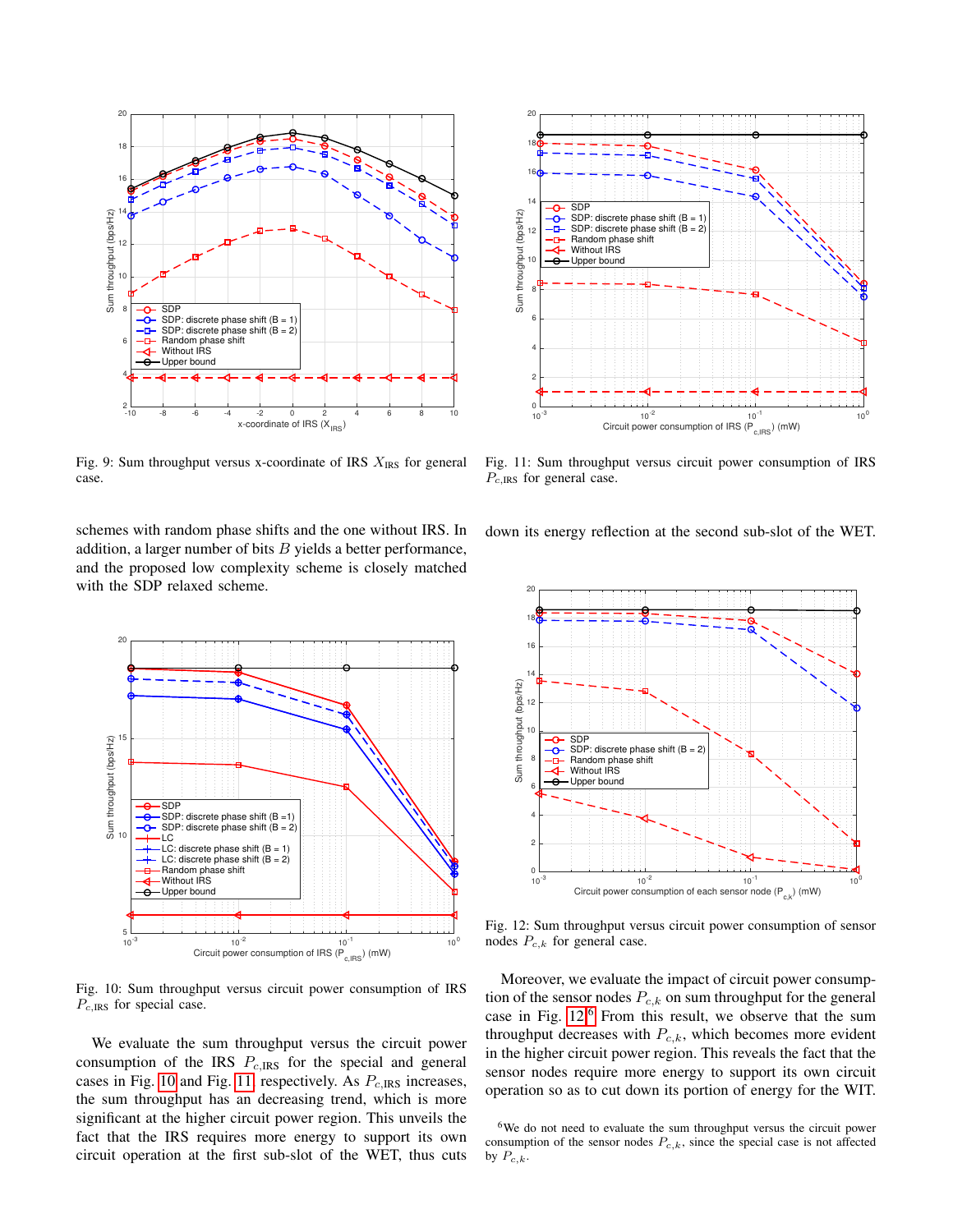<span id="page-12-3"></span>

Fig. 13: Sum throughput versus number of sensor nodes  $(K)$ .

Finally, the impact of the number of sensor nodes  $K$  on the sum throughput performance is illustrated in Fig. [13,](#page-12-3) where the sum throughput has an increasing relation with the number of sensor nodes  $K$ . It is also worth mentioning that, as  $K$ increases, more sensors are located farther away from the ES, the IRS, and the AP (refer to the system deployment in Fig. [3\)](#page-8-6), which degrades the energy and information reflection efficiencies, resulting in that the throughput gain becomes smaller.

# V. CONCLUSION

<span id="page-12-0"></span>This studied an IRS assisted WPSN, where the IRS aims to harvest energy from an ES to support its circuit operations and reflect energy and information signals to enhance WET and WIT performance. We proposed a novel IRS-HTT-TS transmission policy to schedule the time slots during the WET phase. We are interested in maximizing the system sum throughput to design the discrete phase shifts of the WET and WIT stages, the power allocation of the sensors, and the transmission time scheduling. We first relaxed the original problem to the one with continuous phase shifts to deal with its NP-hard nature. To solve the relaxed non-convex problem, a two-step approach was proposed to decompose it into two subproblems, which can be independently solved. The optimal closed-form phase shifts of the WIT stage were derived in closed-form. Furthermore, we specifically investigated two cases without/with the circuit power consumption of each sensor to optimally design the phase shift for the WET, the power allocation of each sensor as well as the transmission time scheduling. In addition, we considered the quantization of the continuous phase shifts to obtain the optimal discrete counterparts. Finally, the benefits of the proposed schemes were validated by numerical evaluations and shown to significantly enhance the sum throughput performance of the IRS assisted WPSN under study.

The proposed approach has established an analytical framework for further investigation on the IRS aided WPSN, where the system model, transmission protocol and performance analysis can serve as a benchmark for the cases, such as, the network considered in this paper but instead with a nonlinear energy harvesting model, where novel fractional energy harvesting models can be considered in the joint design of the phase shifts of the WET and WIT phases. Correspondingly, an extended system model with a multi-antenna ES or AP, where the active energy or active receiving and passive reflecting beamformers, as well as the transmission time slots can be alternately optimized. In addition, the impact of channel estimation errors, pilot overhead and hardware impairments on the throughput performance may be introduced by leveraging channel estimation algorithm, which is considered as one of our future work. Specifically, robust design will be studied in the IRS assisted WPSN to cope with the imperfect channel estimation, where the direct and cascaded channel estimation errors can be modelled as deterministic or statistical quantities. Moreover, the IRS can be applied to mobile edge computing or wireless edge caching to improve the computational or wireless caching capabilities, which forges a novel paradigm for an integrated communication, sensing and computing network.

#### <span id="page-12-4"></span>APPENDIX

# <span id="page-12-1"></span>*A. Proof of* Theorem *[1](#page-5-8)*

According to [\(5\)](#page-4-9), it is readily verified that  $R_k$  is a monotonically increasing function in the term  $|\mathbf{h}_k \Theta_k \mathbf{h}_r + h_{d,k}|^2$ . Thus, the optimal solution of  $\mathbf{\Theta}_k$  is obtained by solving problem [\(8\)](#page-5-2), which is equivalent to solving the following  $K$  sub-problem

$$
\max_{\mathbf{\Theta}_k} \left| \mathbf{h}_k \mathbf{\Theta}_k \mathbf{h}_r + h_{d,k} \right|^2, \text{ s.t. } \left| \exp(j\alpha_{k,n}) \right| = 1,
$$
  

$$
\alpha_{k,n} \in [0, 2\pi), \ \forall k \in [1, K], \ \forall n \in [1, N_R]. \tag{36}
$$

Problem [\(36\)](#page-12-4) only relies on  $\Theta_k$  with  $|\exp(j\alpha_{k,n})|=1$  and  $\alpha_{k,n} \in [0, 2\pi)$ . To solve [\(36\)](#page-12-4), we have

<span id="page-12-6"></span><span id="page-12-5"></span>
$$
|\mathbf{h}_k \mathbf{\Theta}_k \mathbf{h}_r + h_{d,k}| = |\mathbf{\theta}_k \mathbf{b}_k + h_{d,k}|,\tag{37}
$$

where  $\mathbf{b}_k = \text{diag}(\mathbf{h}_k) \mathbf{h}_r$ ,  $\boldsymbol{\theta}_k = [\theta_{k,1}, ..., \theta_{k,N_R}] =$  $[\exp(j\alpha_{k,1}), ..., \exp(j\alpha_{k,N_R})], |\theta_{k,n}| = 1$ . To proceed, we apply the triangle inequality to the right hand side (RHS) of [\(37\)](#page-12-5) to achieve its upper bound, which aims to obtain the optimal phase shifts of the WIT phase  $\theta_k$  in problem [\(37\)](#page-12-5) [\[54\]](#page-15-28). As such, the upper bound of [\(37\)](#page-12-5) is given as

$$
|\theta_k \mathbf{b}_k + h_{d,k}| \leq \sum_{n=1}^{N_R} |\theta_{k,n} \mathbf{b}_k[n]| + |h_{d,k}| = \sum_{n=1}^{N_R} |\mathbf{b}_k[n]| + |h_{d,k}|,
$$
\n(38)

where  $\mathbf{b}_k[n]$  is the *n*-th element of  $\mathbf{b}_k$ , and equality holds with  $|\theta_{k,n}| = 1$  for  $n \in [1, N_R]$ . According to [\[54\]](#page-15-28), the upper bound in [\(38\)](#page-12-6) can be obtained via

<span id="page-12-2"></span>
$$
\alpha_{k,n}^* = \arg(h_{d,k}) - \arg(\mathbf{b}_k[n])
$$
, and  $\theta_{k,n}^* = \exp(j\alpha_{k,n})$ . (39)  
Thus, the optimal phase shifts of the WIT is derived by  $\theta_k^*$  in

k [\(39\)](#page-12-2), and equivalently the optimal solution to [\(36\)](#page-12-4) (i.e.,  $\hat{\Theta}_{k}^{*}$ ) is obtained from  $\theta_k^*$ . Thus, we complete the proof of *Theorem* [1.](#page-5-8)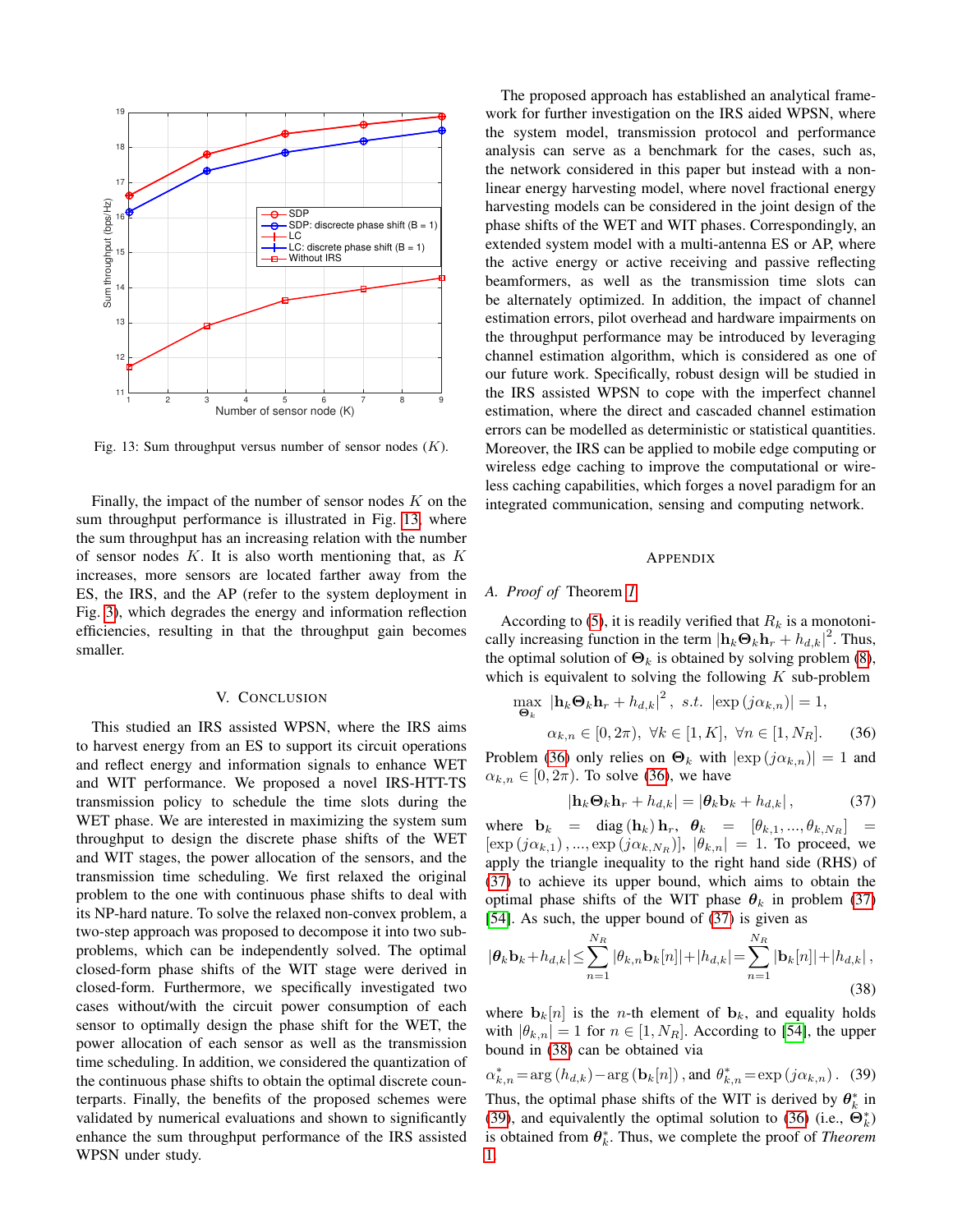# <span id="page-13-0"></span>*B. Proof of* Lemma *[1](#page-5-3)*

We exploit a few of mathematical manipulations to expand the term  $\left|\mathbf{h}_k\mathbf{\Theta}_k^*\mathbf{h}_r + h_{d,k}\right|^2$ ,

$$
|\mathbf{h}_{k}\mathbf{\Theta}_{k}^{*}\mathbf{h}_{r} + h_{d,k}|^{2} = |\mathbf{h}_{k}\mathbf{\Theta}_{k}^{*}\mathbf{h}_{r}|^{2} + |h_{d,k}|^{2}
$$
  
+2  $|\mathbf{h}_{k}\mathbf{\Theta}_{k}^{*}\mathbf{h}_{r}| |h_{d,k}| \cos (\arg(h_{d,k}) - \arg(\mathbf{h}_{k}\mathbf{\Theta}_{k}^{*}\mathbf{h}_{r}))$ , (40)

From [\(40\)](#page-13-4), the term  $\left|\mathbf{h}_{k}\mathbf{\Theta}_{k}^{*}\mathbf{h}_{r}+h_{d,k}\right|^{2}$  obtains its maximum value if

$$
\cos\left(\arg(h_{d,k}) - \arg(\mathbf{h}_k \mathbf{\Theta}_k^* \mathbf{h}_r)\right) = 1. \tag{41}
$$

[\(41\)](#page-13-5) indicates that the phases of both direct and reflecting links between the k-th sensor node and the AP are identical, i.e.,  $\arg(h_{d,k}) = \arg(\mathbf{h}_k \mathbf{\Theta}_k^* \mathbf{h}_r)$ , which completes the proof of *Lemma* [1.](#page-5-3)

# <span id="page-13-1"></span>*C. Proof of* Lemma *[2](#page-6-2)*

The objective function [\(12a\)](#page-6-16) is an increasing function with respect to  $P_k$  and  $\tau_k$ ,  $\forall k \in [1, K]$ . Thus, the constraints [\(12b\)](#page-6-17) and [\(3\)](#page-4-2) are satisfied with equality when the optimal solutions to problem [\(12\)](#page-6-1) are achieved. From the constraint [\(3\)](#page-4-2), it is readily observed that its RHS is monotonically increasing with respect to  $t_{0,1}$ . As such, the constraint [\(6d\)](#page-4-5) holds the equality with the optimal solution, otherwise it is always required to increase  $t_{0,1}$  such that  $t_{0,2}$  and the harvested energy of the IoT sensors can also be increased until the equality holds. Similarly, the equality holds in the constraint [\(6e\)](#page-4-6) with the optimal solution, otherwise it requires increasing  $\tau_0$ , leading to the increase of  $t_{0,i}$  until equality holds. Thus, the following equalities hold with the optimal solution:

$$
\tau_k^* P_k^* = t_{0,1}^* \eta P_0 |g_{d,k}|^2 + t_{0,2}^* \eta P_0 |\mathbf{g}_0 \mathbf{\Theta}_0^* \mathbf{g}_{r,k} + g_{d,k}|^2, \tag{42a}
$$

$$
N_R P_{\rm c,IRS} \left( t_{0,2}^* + \sum_{k=1}^K \tau_k^* \right) = t_{0,1}^* \eta P_0 \left\| \mathbf{g}_0 \right\|^2, \tag{42b}
$$

$$
\sum_{i=1}^{n} t_{0,i}^{*} = \tau_0^{*},\tag{42c}
$$

$$
\sum_{k=0}^{K} \tau_k^* = T,\tag{42d}
$$

From [\(42a\)](#page-13-6), [\(42c\)](#page-13-7), and [\(42d\)](#page-13-8), the first part of *Lemma* [\(2\)](#page-6-2) has been proved. We substitute [\(13b\)](#page-6-18) into [\(42b\)](#page-13-9), and then achieve the optimal closed-form  $t_{0,1}^*$  shown in [\(14\)](#page-6-14), which completes the second part of *Lemma* [\(2\)](#page-6-2).

# <span id="page-13-2"></span>*D. Proof of* Theorem *[2](#page-6-5)*

To prove *Theorem* [2,](#page-6-5) we consider the Lagrange dual function of problem [\(15\)](#page-6-3),

$$
\mathcal{L}(t_{0,2}, \tau_k, \mu) = \sum_{k=1}^{K} \tau_k \log \left( 1 + \frac{\tilde{c}_k \left( \bar{c}_k + t_{0,2} s_k \right)}{\tau_k} \right) - \mu \left( t_{0,1}^* + t_{0,2} + \sum_{k=1}^{K} \tau_k - T \right), \quad (43)
$$

where  $\mu \geq 0$  denotes the dual variable associate constraint [\(15a\)](#page-6-19). Additionally, the associated dual problem to [\(15\)](#page-6-3) is given as

$$
\min_{\{t_{0,2},\tau_k\}\in\mathcal{S}} \mathcal{L}(t_{0,2},\tau_k,\mu),\tag{44}
$$

<span id="page-13-4"></span>where S is the feasible set of any  $t_{0,2}$  and  $\tau_k$ ,  $\forall k \in [1, K]$ , and has been shown in the constraints [\(15a\)](#page-6-19) and [\(15b\)](#page-6-20). As mentioned earlier, [\(15\)](#page-6-3) can be relaxed into a convex problem that satisfies Slater's condition. Thus, the strong duality holds between [\(15\)](#page-6-3) and [\(44\)](#page-13-10) such that the optimal solution to [\(15\)](#page-6-3) satisfies the KKT conditions, which is given by

$$
\mu^* \left( t_{0,1}^* + t_{0,2}^* + \sum_{k=1}^K \tau_k^* - T \right) = 0, \tag{45a}
$$

<span id="page-13-13"></span><span id="page-13-12"></span><span id="page-13-11"></span>
$$
\frac{\partial \mathcal{L}}{\partial \tau_k} = 0. \tag{45b}
$$

<span id="page-13-5"></span>From [\(45a\)](#page-13-11), we have  $\mu > 0$  due to  $\sum_{i=1}^{2} t_{0,i}^{*} + \sum_{k=1}^{K} \tau_{k}^{*} = T$ from [\(13b\)](#page-6-18). In addition, we exploit [\(45b\)](#page-13-12) to have

$$
\log\left(1+\frac{\tilde{c}_k\left(\bar{c}_k+t_{0,2}s_k\right)}{\tau_k}\right)-\frac{\tilde{c}_k\left(\bar{c}_k+t_{0,2}s_k\right)}{\tau_k+\tilde{c}_k\left(\bar{c}_k+t_{0,2}s_k\right)}=\mu.\quad (46)
$$

The equality [\(46\)](#page-13-13) is similar to the form  $f(x) = \log(1 + x) +$  $\frac{x}{1+x}$  which is a monotonically increasing function with respect to x. Thus, in order to satisfy the above  $K$  equations in [\(46\)](#page-13-13), we have

$$
\frac{\tilde{c}_1(\bar{c}_1+t_{0,2}s_1)}{\tau_1} = ,..., = \frac{\tilde{c}_K(\bar{c}_K+t_{0,2}s_K)}{\tau_K}
$$
(47)

Denoting 
$$
\frac{\tilde{c}_k(\bar{c}_k + t_{0,2^{s_k}})}{\tau_k} = \frac{1}{r}
$$
, we have

<span id="page-13-14"></span>
$$
\tau_k = r\tilde{c}_k \left( \bar{c}_k + t_{0,2} s_k \right). \tag{48}
$$

By substituting [\(48\)](#page-13-14) into [\(15a\)](#page-6-19), we obtain

<span id="page-13-15"></span>
$$
r = \frac{T - t_{0,1}^{*} - t_{0,2}}{\sum_{k=1}^{K} \tilde{c}_k \left(\bar{c}_k + t_{0,2} s_k\right)}.
$$
\n(49)

<span id="page-13-6"></span>We substitute [\(49\)](#page-13-15) into [\(48\)](#page-13-14) to complete the proof of *Theorem* [2.](#page-6-5)

#### <span id="page-13-9"></span><span id="page-13-3"></span>*E. Proof of* Theorem *[3](#page-7-5)*

<span id="page-13-16"></span><span id="page-13-7"></span>To solve [\(22\)](#page-6-10), we approximate its objective function via the MM algorithm.

<span id="page-13-8"></span>*Proposition 1:* [\[51\]](#page-15-25) The objective function [\(22a\)](#page-6-21) is approximately written, for any given  $\theta^{(m)}$  at the m-th iteration and for any feasible  $\theta_0$ , as

$$
f(\theta_0) = \theta_0 \Phi \theta_0^H - 2\Re{\theta_0 \gamma} + d
$$
  
\n
$$
\leq \theta_0 \Upsilon \theta_0^H - 2\Re{\theta_0 \left[ (\Upsilon - \Phi) \tilde{\theta}_0^H + \gamma \right]} + \tilde{\theta}_0 (\Upsilon - \Phi) \tilde{\theta}_0^H + d
$$
  
\n
$$
= \lambda_{\max}(\Phi) \|\theta_0\|^2 - 2\Re{\theta_0 \left[ (\lambda_{\max}(\Phi) \mathbf{I}_{N \times N} - \Phi) \tilde{\theta}_0^H + \gamma \right]} + \tilde{d} = g(\theta | \theta^{(m)}),
$$
\n(50)

where  $\tilde{d} = \tilde{\theta}_0 \left[ \lambda_{\text{max}}(\Phi) \mathbf{I}_{N_R \times N_R} - \Phi \right] \tilde{\theta}_0^H + d$ , and  $\Upsilon$  =  $\lambda_{\max}(\boldsymbol \Phi) \mathbf{I}_{N_R \times N_R}$ .

*Proposition* [1](#page-13-16) constructs a surrogate function of [\(22a\)](#page-6-21), and it is easily verified that  $g(\theta | \theta^{(m)})$  in [\(50\)](#page-13-17) guarantees the conditions in [\(25\)](#page-7-1).

<span id="page-13-17"></span>
$$
\min_{\boldsymbol{\theta}_0} \lambda_{\max}(\boldsymbol{\Phi}) \|\boldsymbol{\theta}_0\|^2 - 2\mathcal{R} \left\{ \boldsymbol{\theta}_0 \tilde{\boldsymbol{\gamma}} \right\}
$$
  
s.t.  $|\boldsymbol{\theta}_0(n)| = 1, \ \forall n \in [1, N_R].$  (51)

<span id="page-13-10"></span>It is clearly seen that  $||\boldsymbol{\theta}_0||^2 = N_R$  due to  $|\boldsymbol{\theta}_0(n)| = 1$ . The term  $\mathcal{R} \{\theta_0 \tilde{\gamma}\}\$  can be maximized when the phases of  $\theta_0(n)$ and  $\tilde{\gamma}(n)$  are identical. We complete the proof of *Theorem* [3.](#page-7-5)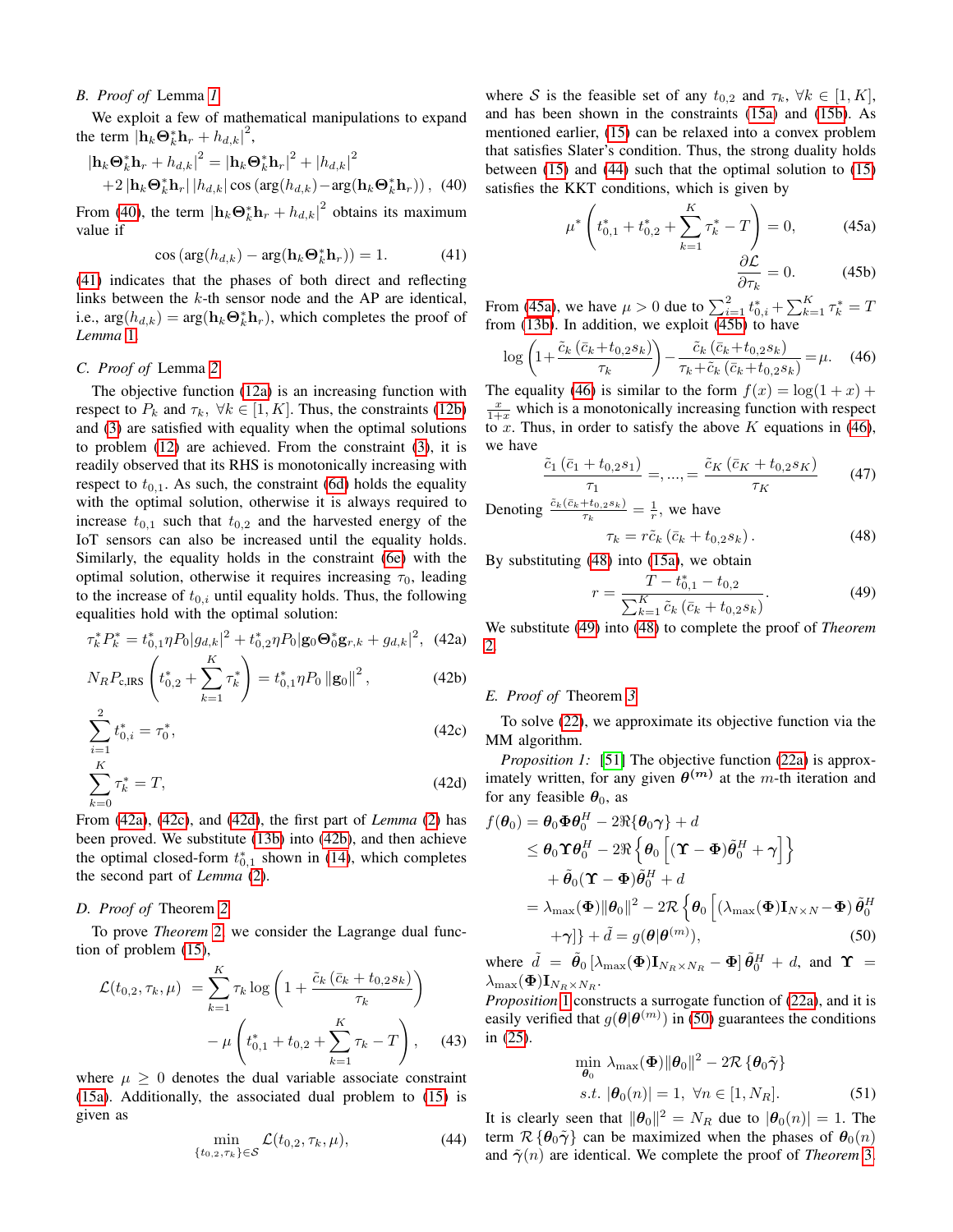# <span id="page-14-21"></span>*F. Proof of* Theorem *[4](#page-7-8)*

To prove *Theorem* [4,](#page-7-8) we first rewrite the objective function [\(17a\)](#page-6-22) with respect to  $t_{0,2}$  as

$$
f(t_{0,2}) = \left(\tilde{T} - t_{0,2}\right) \log \left(1 + \frac{c + t_{0,2} s}{\tilde{T} - t_{0,2}}\right) \tag{52}
$$

Considering the first-order derivative of [\(52\)](#page-14-23) and setting it to zero, we have the following equality

$$
x \log (x) - x = s^* - 1,
$$
 (53)

where  $x = 1 + \frac{c + t_{0,2} s}{\tilde{T} - t_{0,2}}$ . With some mathematical manipulations, [\(53\)](#page-14-24) can be expressed equivalently as

$$
\log\left(\frac{x}{\exp(1)}\right) \exp\left[\log\left(\frac{x}{\exp(1)}\right)\right] = \frac{s-1}{\exp(1)},\qquad(54)
$$

Applying the relation  $z \exp(z) = y \Rightarrow z = \mathcal{W}(y)$  into [\(54\)](#page-14-25), we complete the proof of *Theorem* [4.](#page-7-8)

## <span id="page-14-22"></span>*G. Proof of* Theorem *[5](#page-8-4)*

To prove *Theorem* [5,](#page-8-4) the Lagrange dual function of [\(32\)](#page-8-3) is applied,

$$
\mathcal{L}(t_{0,2}, \tau_k, \mu_1) = \sum_{k=1}^{K} \tau_k \log \left( 1 + \frac{a_k + t_{0,2}b_k}{\tau_k} - d_k \right) - \mu_1 \left( t_{0,1}^* + t_{0,2} + \sum_{k=1}^{K} \tau_k - T \right), \quad (55)
$$

where  $\mu_1$  denotes the dual multiplier associated with constraint [\(32b\)](#page-8-7). Taking the first-order partial derivative of this dual function with respect to  $t_{0,2}$  and  $\tau_k$ , respectively, we have

$$
\frac{\partial \mathcal{L}}{\partial t_{0,2}} = \sum_{k=1}^{K} \frac{b_k}{1 + x_k - d_k} - \mu_1,\tag{56a}
$$

$$
\frac{\partial \mathcal{L}}{\partial \tau_k} = \log\left(1 + x_k - d_k\right) - \frac{x_k}{1 + x_k - d_k} - \mu_1,\tag{56b}
$$

where  $x_k = \frac{a_k + t_{0,2}b_k}{\tau_k}$  $\tau_{k,\tau_{k}}^{t_{0,20k}}, \forall k \in [1,K].$  To obtain the optimal closed-form solution of  $t_{0,2}$  and  $\tau_k$ ,  $\forall k \in [1, K]$ , we let  $\frac{\partial \mathcal{L}}{\partial t_{0,2}} = 0$  and  $\frac{\partial \mathcal{L}}{\partial \tau_k} = 0$ ,  $\forall k \in [1, K]$ , respectively. Consequently, the optimal solution  $x_k^*$  can be obtained via solving the following equation

$$
\log (1 + x_k - d_k) - \frac{x_k}{1 + x_k - d_k} = \sum_{k=1}^K \frac{b_k}{1 + x_k - d_k}, \forall k \in [1, K],
$$

which can be efficiently obtained by numerical methods, e.g., bisection method. Then, the constraint [\(32b\)](#page-8-7) holds with equality at the optimal solution, and we have

$$
t_{0,1}^* + t_{0,2} + \sum_{k=1}^K \frac{a_k + t_{0,2}b_k}{x_k^*} = T.
$$
 (57)

Hence, the optimal closed-form time,  $t_{0,2}^*$  and  $\tau_k$ ,  $\forall k \in [1, K]$ can be derived as [\(33\)](#page-8-8). This completes the proof of *Theorem* [5.](#page-8-4)

## **REFERENCES**

<span id="page-14-0"></span>[1] M. Zhong, Y. Yang, H. Yao, X. Fu, O. A. Dobre, and O. Postolache, "5G and IoT: Towards a new era of communications and measurements," *IEEE Instrum. Meas. Mag.*, vol. 22, no. 6, pp. 18–26, 2019.

- <span id="page-14-1"></span>[2] Q. Wu, G. Y. Li, W. Chen, D. W. K. Ng, and R. Schober, "An overview of sustainable green 5G networks," *IEEE Wireless Commun.*, vol. 24, no. 4, pp. 72–80, Aug. 2017.
- <span id="page-14-2"></span>[3] X. Chen, D. W. K. Ng, W. Yu, E. G. Larsson, N. Al-Dhahir, and R. Schober, "Massive access for 5G and beyond," *to appear in IEEE J. Sel. Areas Commun.*, 2020.
- <span id="page-14-23"></span><span id="page-14-3"></span>[4] Z. Chu, F. Zhou, Z. Zhu, R. Q. Hu, and P. Xiao, "Wireless powered sensor networks for internet of things: Maximum throughput and optimal power allocation," *IEEE Internet Things J.*, vol. 5, no. 1, pp. 310–321, Feb. 2018.
- <span id="page-14-24"></span><span id="page-14-4"></span>[5] R. Zhang and C. K. Ho, "MIMO broadcasting for simultaneous wireless information and power transfer," *IEEE Trans. Wireless Commun.*, vol. 12, no. 5, pp. 1989–2001, May 2013.
- [6] L. R. Varshney, "Transporting information and energy simultaneously," in *Proc. IEEE ISIT, Toronto, ON, Canada*, pp. 1612–1616, 2008.
- <span id="page-14-25"></span>[7] K. Huang and X. Zhou, "Cutting the last wires for mobile communications by microwave power transfer," *IEEE Commun. Mag.*, vol. 53, no. 6, pp. 86–93, Jun. 2015.
- <span id="page-14-5"></span>[8] B. Clerckx, R. Zhang, R. Schober, D. W. K. Ng, D. I. Kim, and H. V. Poor, "Fundamentals of wireless information and power transfer: From rf energy harvester models to signal and system designs," *IEEE J. Sel. Areas Commun.*, vol. 37, no. 1, pp. 4–33, Jan. 2019.
- <span id="page-14-6"></span>[9] S. Bi, C. K. Ho, and R. Zhang, "Wireless powered communication: opportunities and challenges," *IEEE Communi. Mag.*, vol. 53, no. 4, pp. 117–125, Apr. 2015.
- <span id="page-14-7"></span>[10] S. Bi, Y. Zeng, and R. Zhang, "Wireless powered communication networks: an overview," *IEEE Wireless Commun.*, vol. 23, no. 2, pp. 10– 18, Apr. 2016.
- <span id="page-14-8"></span>[11] H. Ju and R. Zhang, "Throughput maximization in wireless powered communication networks," *IEEE Trans. Wireless Commun.*, vol. 13, no. 1, pp. 418–428, Jan. 2014.
- <span id="page-14-9"></span>[12] Z. Gao, L. Dai, D. Mi, Z. Wang, M. A. Imran, and M. Z. Shakir, "MmWave massive-MIMO-based wireless backhaul for the 5G ultradense network," *IEEE Wireless Commun.*, vol. 22, no. 5, pp. 13–21, Oct. 2015.
- [13] X. Chen, C. Zhong, C. Yuen, and H. Chen, "Multi-antenna relay aided wireless physical layer security," *IEEE Commun. Mag.*, vol. 53, no. 12, pp. 40–46, Dec. 2015.
- <span id="page-14-10"></span>[14] S. Chen, F. Qin, B. Hu, X. Li, and Z. Chen, "User-centric ultra-dense networks for 5G: challenges, methodologies, and directions," *IEEE Wireless Commun.*, vol. 23, no. 2, pp. 78–85, Apr. 2016.
- <span id="page-14-11"></span>[15] Renzo, Marco Di, et. al., "Smart radio environments empowered by reconfigurable AI meta-surfaces: an idea whose time has come," *EURASIP J. Wirel. Commun. Netw.*, no. 129, pp. 1–20, May 2019.
- <span id="page-14-12"></span>[16] M. D. Renzo, A. Zappone, M. Debbah, M. Alouini, C. Yuen, J. D. Rosny, and S. Tretyakov, "Smart radio environments empowered by reconfigurable intelligent surfaces: How it works, state of research, and road ahead," *to appear in IEEE J. Sel. Areas Commun.*, 2020.
- <span id="page-14-13"></span>[17] C. Huang, S. Hu, G. C. Alexandropoulos, A. Zappone, C. Yuen, R. Zhang, M. Di Renzo, and M. Debbah, "Holographic MIMO surfaces for 6G wireless networks: Opportunities, challenges, and trends," *to appear in IEEE Wireless Commun.*, 2020.
- <span id="page-14-14"></span>[18] Q. Wu and R. Zhang, "Towards smart and reconfigurable environment: Intelligent reflecting surface aided wireless network," *IEEE Commun. Mag.*, vol. 58, no. 1, pp. 106–112, Jan. 2020.
- <span id="page-14-15"></span>[19] S. Hu, F. Rusek, and O. Edfors, "Beyond massive MIMO: The potential of positioning with large intelligent surfaces," *IEEE Trans. Signal Process.*, vol. 66, no. 7, pp. 1761–1774, Apr. 2018.
- <span id="page-14-16"></span>[20] Q. Wu and R. Zhang, "Intelligent reflecting surface enhanced wireless network via joint active and passive beamforming," *IEEE Trans Wireless Commun.*, vol. 18, no. 11, pp. 5394–5409, Nov. 2019.
- <span id="page-14-17"></span>[21] C. Huang, A. Zappone, G. C. Alexandropoulos, M. Debbah, and C. Yuen, "Reconfigurable intelligent surfaces for energy efficiency in wireless communication," *IEEE Trans. Wireless Commun.*, vol. 18, no. 8, pp. 4157–4170, Aug. 2019.
- <span id="page-14-18"></span>[22] Z. Chu, W. Hao, P. Xiao, and J. Shi, "Intelligent reflecting surface aided multi-antenna secure transmission," *IEEE Wireless Commun. Lett.*, vol. 9, pp. 108–112, Jan 2020.
- <span id="page-14-20"></span>[23] H. Shen, W. Xu, S. Gong, Z. He, and C. Zhao, "Secrecy rate maximization for intelligent reflecting surface assisted multi-antenna communications," *IEEE Commun. Lett.*, vol. 23, no. 9, pp. 1488–1492, Sep. 2019.
- <span id="page-14-19"></span>[24] X. Guan, Q. Wu, and R. Zhang, "Intelligent reflecting surface assisted secrecy communication: Is artificial noise helpful or not?," *IEEE Wireless Commun. Lett.*, vol. 9, no. 6, pp. 778–782, Jun. 2020.